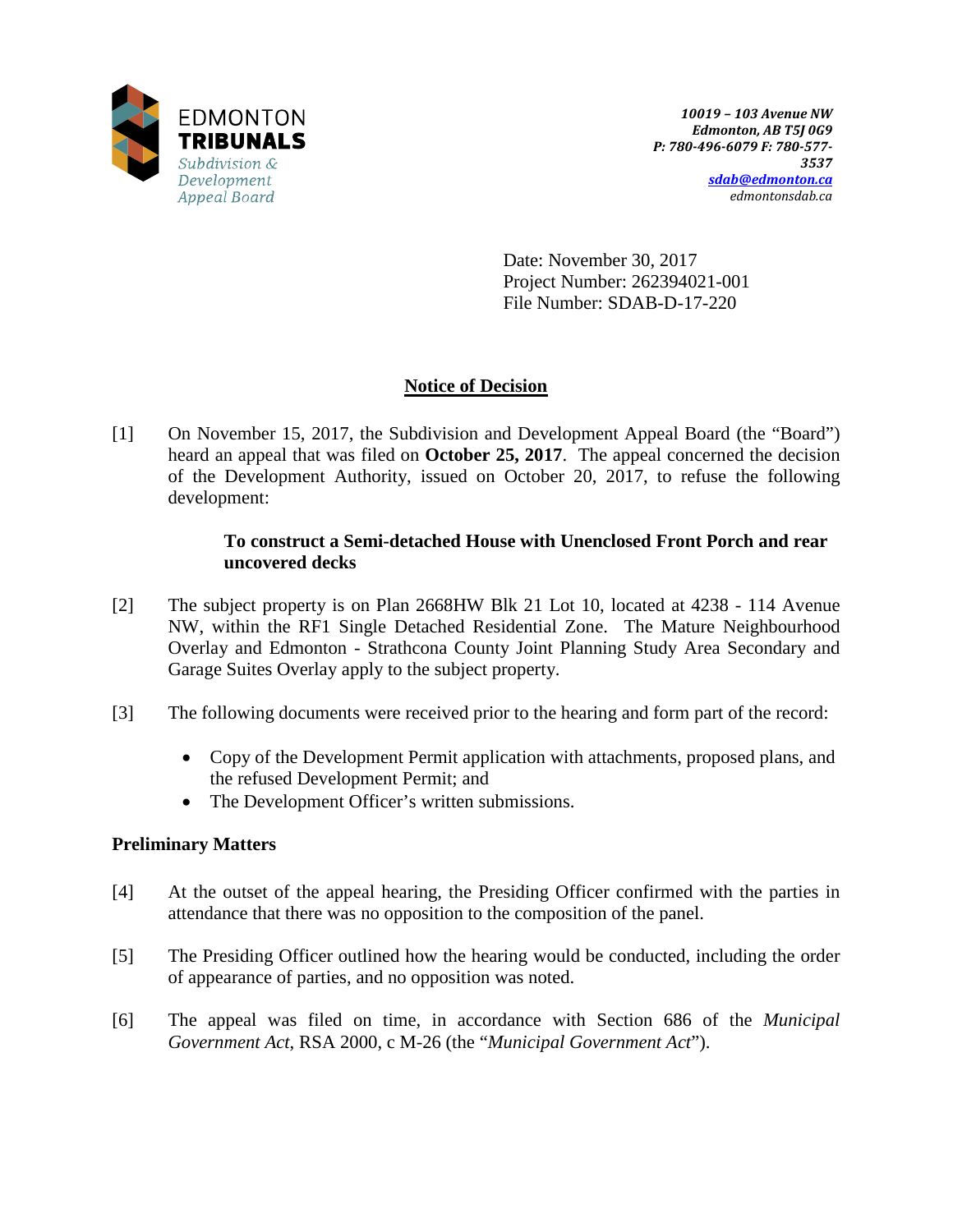### **Summary of Hearing**

- *i) Position of the Appellant, Mr. V. J. Mahaltra, representing Pro Consulting Design & Built, and Mr. R. Jani, son of the property owners:*
- [7] Mr. Mahaltra advised that he contacted the Sustainable Development Department about the feasibility of constructing a Semi-detached House at this location before preparing any drawings or submitted a development permit application. He was advised that there would not be a problem and was advised to proceed with the drawings and the development permit application.
- [8] Based on this advice, his clients purchased the property and the drawings were prepared and submitted.
- [9] An application was made for a demolition permit to demolish the existing house on the site and remove some of the utility lines.
- [10] Notice was then received from the City that the development was approved and he was asked to erect a sign on the property to notify property owners of the impending development.
- [11] Two days later he received an email from the Sustainable Development Department advising that the development permit application for a Semi-detached House had been refused. He was advised that previous notice of the approval had been sent in error.
- [12] A development permit application was also made for the garage and the fees were paid.
- [13] He questioned why he never received any indication that there was a possibility that the proposed development could be refused throughout the lengthy permitting process.
- [14] Mr. Mahaltra and Mr. Jani provided the following information in response to questions from the Board:
	- a) He was advised that the email sent to advise him that the development had been approved had been sent in error.
	- b) The plans were prepared and submitted based on the information that he received that a Semi-detached House could be built on this lot.
	- c) Mr. Jani indicated that there is a significant amount of redevelopment occurring in the neighbourhood but he could not confirm the number of Semi-detached developments.
	- d) Mr. Jani talked to one neighbour who resides in the immediately adjacent Semidetached House to the east who told him that she was happy that the existing house on the lot would be demolished.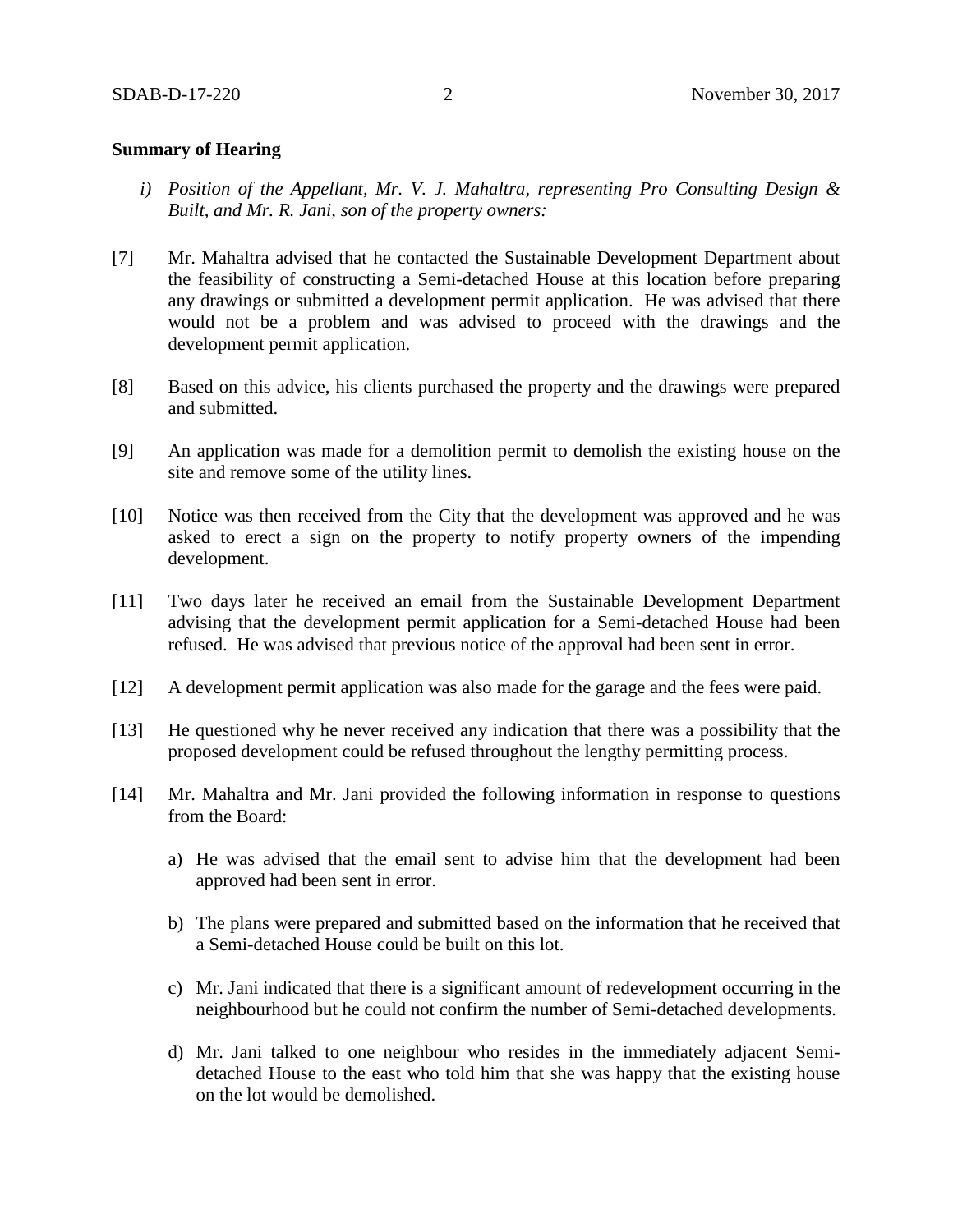- e) He never received any indication that a Semi-detached House could not be developed on this site.
- *ii) Position of the Development Authority:*
- [15] The Development Authority provided written submissions and did not attend the hearing.
	- *iii) Position of a neighbour who appeared in opposition to the proposed development, Ms. E. Mandrusiak and the owner of the property, Ms. I. Odynski:*
- [16] Ms. Mandrusiak resides in the immediately adjacent Semi-detached House to the east that was built in 1962.
- [17] She attended the hearing primarily to obtain information regarding the proposed development. She has had problems with previous renters and wanted to know if the proposed new house would be used as a rental property.
- [18] At this point, the Presiding Officer clarified that the proposed Semi-detached House complies with all of the development regulations contained in the *Edmonton Zoning Bylaw* except the locational criteria for Semi-detached Housing in the RF1 Single Detached Residential Zone but that the Board does have the ability to waive the locational criteria to allow the development to proceed. The Presiding Officer also advised that problems with renters of the property should be reported to Bylaw Enforcement and are outside the purview of the Board.
- [19] Ms. Odynski expressed concern that the proposed development had the potential to increase traffic on an already very busy roadway.
- [20] Ms. Mandrusiak did not speak to any of her neighbours about the proposed development.
	- *iv) Rebuttal of the Appellant*
- [21] Mr. Mahaltra advised that he had reviewed the recommended conditions contained in the Development Officer's written submission and was prepared to comply with all of the conditions if the development is approved.

### **Decision**

[22] The appeal is **ALLOWED** and the decision of the Development Authority is **REVOKED**. The development is **GRANTED** as applied for to the Development Authority, subject to the following **CONDITIONS**: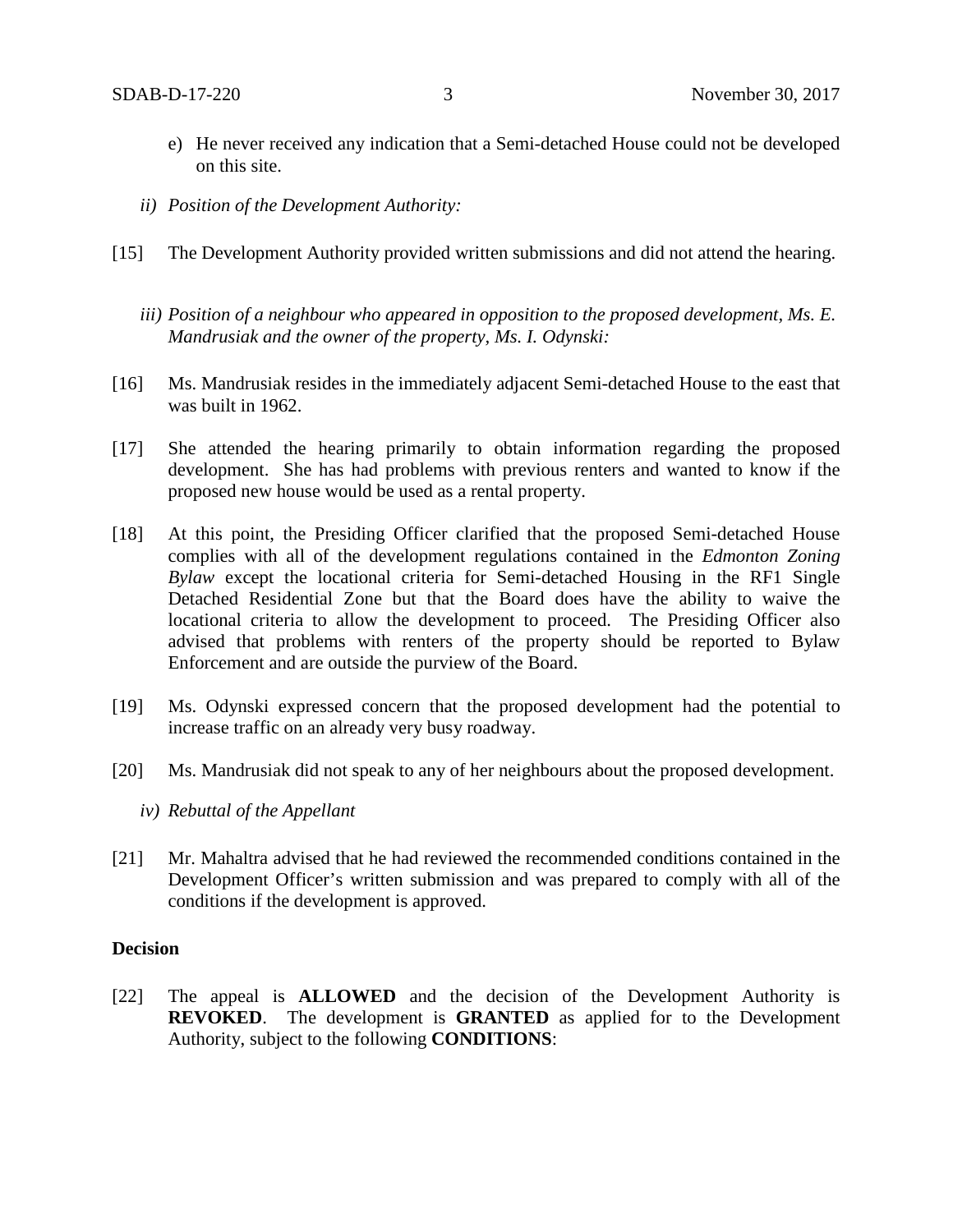- 1. The development shall be constructed in accordance with the stamped and approved drawings. This approval does not include future garage development and will require separate development and building permit approvals.
- 2. Within 14 days of the end of the notification period with no appeal and prior to any demolition or construction activity, the applicant must post on-site a development permit notification sign (Section 20.2).
- 3. The maximum Height shall not exceed 8.9 metres, in accordance with Section 52 of the Edmonton Zoning Bylaw 12800.
- 4. Platform Structures located within a Rear Yard or interior Side Yard, and greater than 1.0 metres above the finished ground level, excluding any artificial embankment, shall provide Privacy Screening to prevent visual intrusion into Abutting properties (Reference Section 814.3.9).
- 5. Single Detached Housing/Semi-detached housing requires 1 parking spaces per dwelling; parking may be in tandem as defined in Section 6.1.112 (Reference Schedule 1 of Section 54.2).
- 6. For Single-detached Housing, Semi-detached Housing and Duplex Housing, a minimum Private Outdoor Amenity Area shall be designated on the Site plan. Neither the width nor length of the Private Outdoor Amenity Area shall be less than 4.0 metres. The Private Outdoor Amenity Area may be located within any Yard, other than a Front Yard, and shall be permanently retained as open space, unencumbered by an Accessory Building or future additions (Reference Section 47).
- 7. Landscaping shall be installed and maintained in accordance with Section 55.
- 8. Frosted or opaque glass treatment shall be used on windows as indicated on the drawings to minimize overlook into adjacent properties (Reference Section 814.3.8).

## ADVISEMENT:

- 1. Any future deck development greater than 0.6 metres (2 feet) in height will require development and building permit approvals.
- 2. Any future deck enclosure or cover requires a separate development and building permit approval.
- 3. This permit does not authorize any basement development. Any future basement requires development and building permit approvals.
- 4. This development has been approved as Semi-detached Housing and per the definitions of Secondary Suite in section 7.2(6) and Semi-detached Housing in section 7.2(7), this Use does not include Secondary Suites.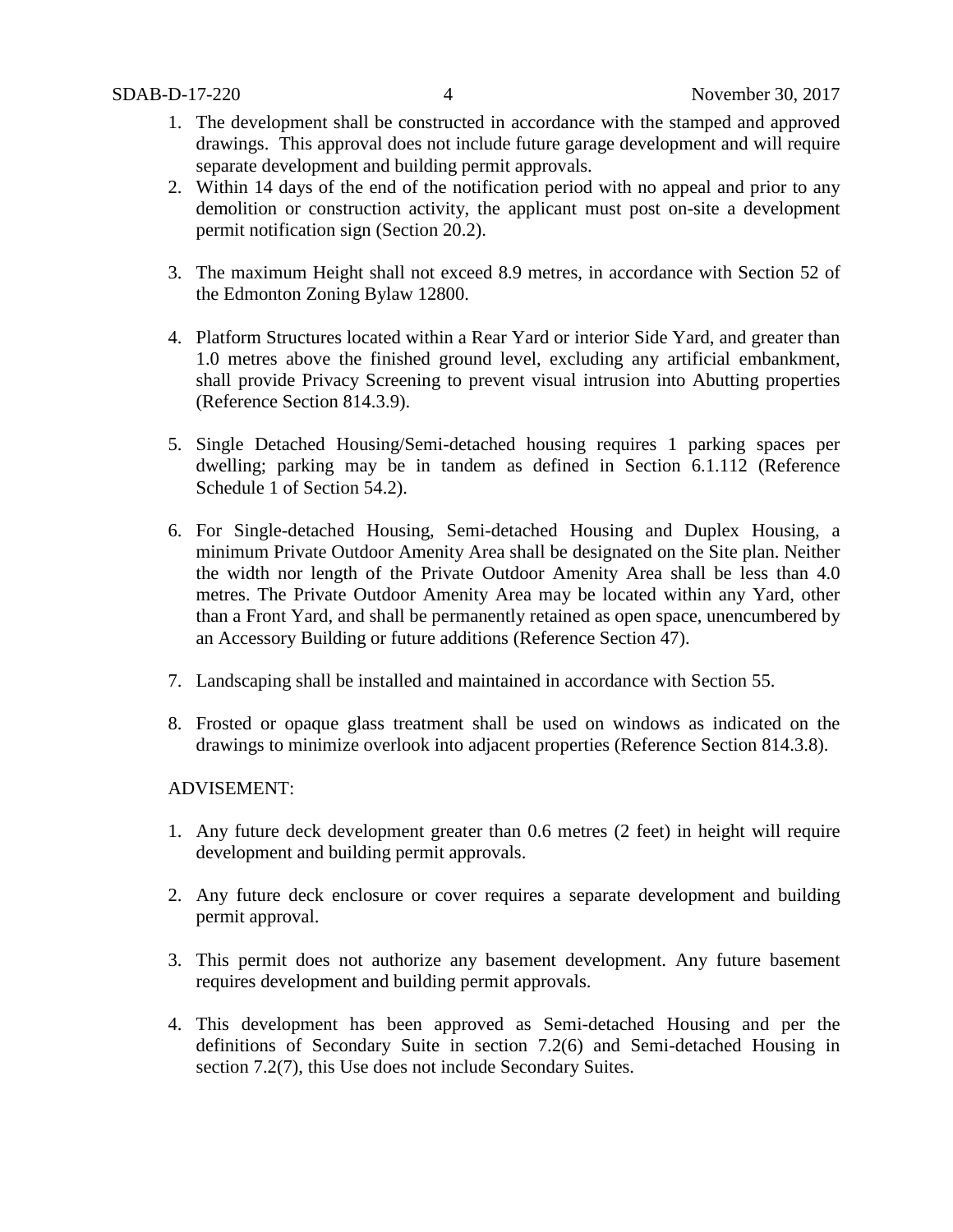- 5. The maximum number of Dwellings per Site shall be two per Site.
- 6. The driveway access must maintain a minimum clearance of 1.5 metres from the service pedestal and all other surface utilities.
- 7. Lot grades must match the Edmonton Drainage Bylaw 16200 and/or comply with the Engineered approved lot grading plans for the area. Contact Drainage Services at 780-496-5576 or lot.grading@edmonton.ca for lot grading inspection inquiries.
- 8. Unless otherwise stated, all above references to "section numbers" refer to the authority under the *Edmonton Zoning Bylaw 12800.*
- 9. An approved Development Permit means that the proposed development has been reviewed against the provisions of this bylaw. It does not remove obligations to conform with other legislation, bylaws or land title instruments including, but not limited to, the *Municipal Government Act*, the Safety Codes Act or any caveats, restrictive covenants or easements that might be attached to the Site.
- 10. A Building Permit is required for any construction or change in use of a building. Please contact the 311 Call Centre for further information.
- [23] In granting the development the following variance to the *Edmonton Zoning Bylaw* are allowed:
	- 1. The locational criteria contained in Section 110.4(4) are waived to allow the development of a Semi-detached House at this location.

## **Reasons for Decision**

- [24] Semi-detached Housing is a Discretionary Use in the RF1 Single Detached Residential Zone.
- [25] Section 110.4(4) of the *Edmonton Zoning Bylaw* states that:

"Semi-detached Housing and Duplex Housing shall only be located:

a) on Corner Sites;

- b) on Sites abutting an arterial or service road;
- c) where both Side Lot Lines abut existing Duplex or Semi-detached Housing; or d) where a minimum of one Side Lot Line:

i) abuts a Site where Row Housing, Apartment Housing, or a commercial Use is a Permitted Use, or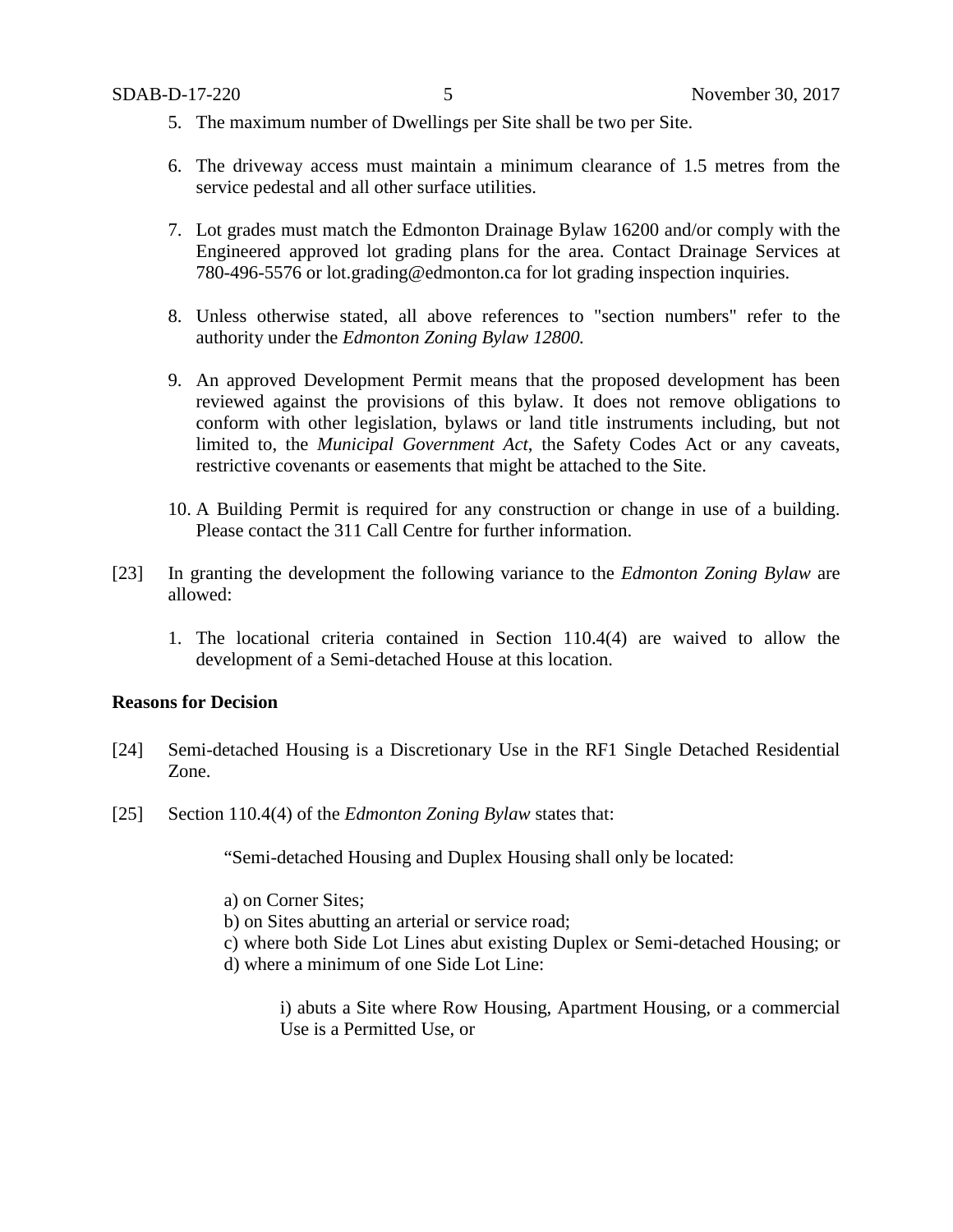ii) is not separated from a Site where Row Housing, Apartment Housing or a commercial Use is a Permitted Use by a public roadway, including a Lane, more than 10.0 metres wide."

- [26] The proposed development complies with all of the development regulations, including Height, Site Coverage and Setbacks, with the exception of the Locational Criteria pursuant to Section 110.4(4).
- [27] The Board has waived the locational criteria contained in Section 110.4(4) of the *Edmonton Zoning Bylaw* for the following reasons:
	- a) The subject site abuts an existing Semi-detached House on the lot to the east.
	- b) The subject site is located two lots from the corner, not in the middle of the block.
	- c) One affected neighbour attended the hearing primarily to obtain information about the proposed development and advised that she did not have any concerns regarding the required variances. One concern related to increased traffic. The Board notes that no parking variance is required and other forms of Permitted developments on the site would have the same traffic effect. Another concern was raised regarding some problems with previous renters of the property. The Board advised that these concerns are outside the purview of the Board and should be directed to the Bylaw Enforcement Department.
	- d) The Board notes that there was no other opposition to the proposed development.
- [28] Based on the above, the Board concludes that the proposed development with the conditions imposed is reasonably compatible with the neigbourhood and is of the opinion that granting the required variances will not unduly interfere with the amenities of the neighbourhood nor materially interfere with or affect the use, enjoyment or value of neighbouring parcels of land.

Mr. B. Gibson, Presiding Officer Subdivision and Development Appeal Board

Board members in attendance: Ms. S. LaPerle, Mr. A. Nagy, Mr. L. Pratt, Ms. E. Solez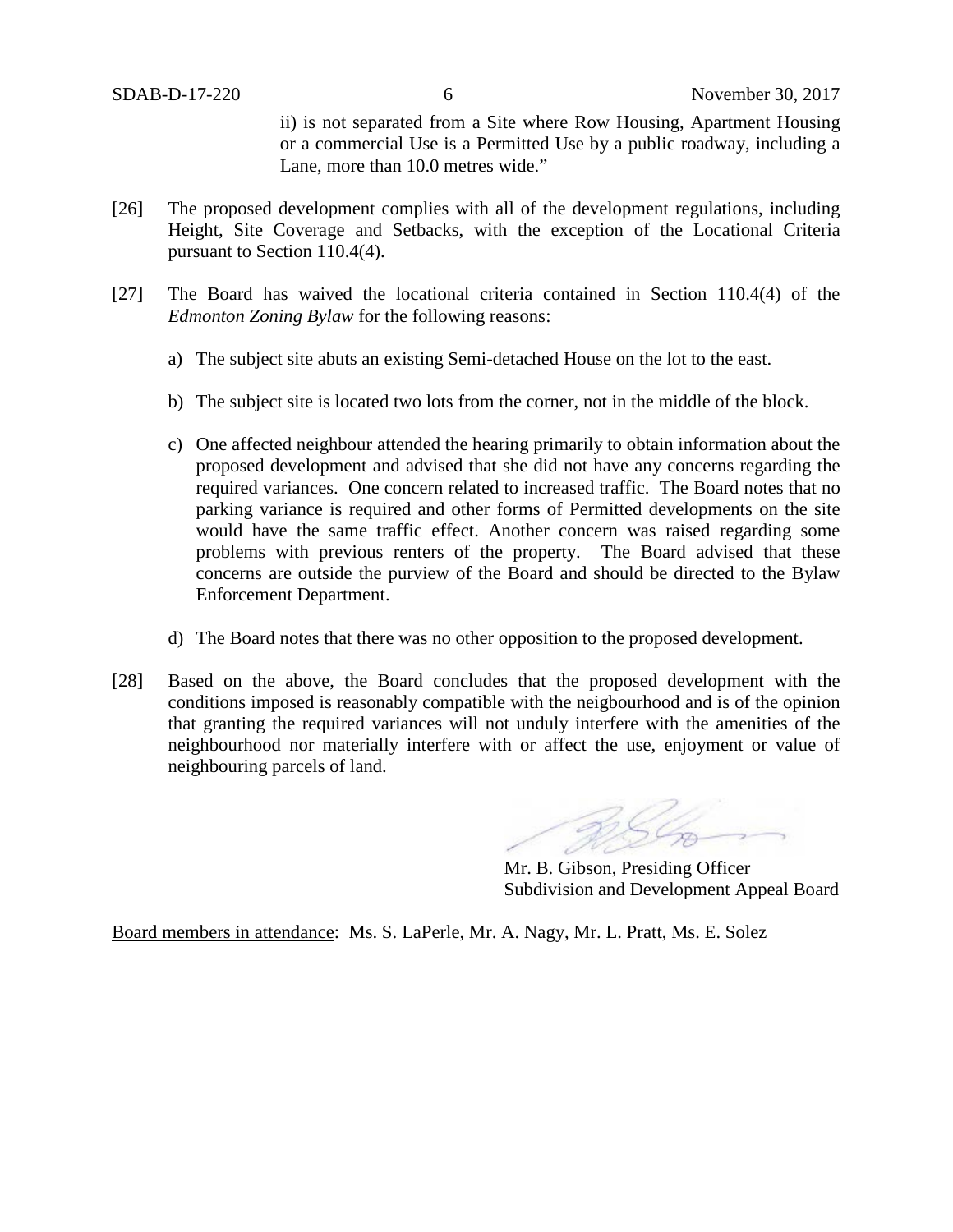## **Important Information for the Applicant/Appellant**

- 1. This is not a Building Permit. A Building Permit must be obtained separately from the Sustainable Development Department, located on the 2nd Floor, Edmonton Tower, 10111 – 104 Avenue NW, Edmonton, AB T5J 0J4.
- 2. Obtaining a Development Permit does not relieve you from complying with:
	- a) the requirements of the *Edmonton Zoning Bylaw*, insofar as those requirements have not been relaxed or varied by a decision of the Subdivision and Development Appeal Board,
	- b) the requirements of the *Alberta Safety Codes Act*,
	- c) the *Alberta Regulation 204/207 – Safety Codes Act – Permit Regulation*,
	- d) the requirements of any other appropriate federal, provincial or municipal legislation,
	- e) the conditions of any caveat, covenant, easement or other instrument affecting a building or land.
- 3. When an application for a Development Permit has been approved by the Subdivision and Development Appeal Board, it shall not be valid unless and until any conditions of approval, save those of a continuing nature, have been fulfilled.
- 4. A Development Permit will expire in accordance to the provisions of Section 22 of the *Edmonton Zoning Bylaw, Bylaw 12800*, as amended.
- 5. This decision may be appealed to the Alberta Court of Appeal on a question of law or jurisdiction under Section 688 of the *Municipal Government Act*, RSA 2000, c M-26. If the Subdivision and Development Appeal Board is served with notice of an application for leave to appeal its decision, such notice shall operate to suspend the Development Permit.
- 6. When a decision on a Development Permit application has been rendered by the Subdivision and Development Appeal Board, the enforcement of that decision is carried out by the Sustainable Development Department, located on the 2nd Floor, Edmonton Tower, 10111 – 104 Avenue NW, Edmonton, AB T5J 0J4.

*NOTE: The City of Edmonton does not conduct independent environmental checks of land within the City. If you are concerned about the stability of this property for any purpose, you should conduct your own tests and reviews. The City of Edmonton, when issuing a development permit, makes no representations and offers no warranties as to the suitability of the property for any purpose or as to the presence or absence of any environmental contaminants on the property.*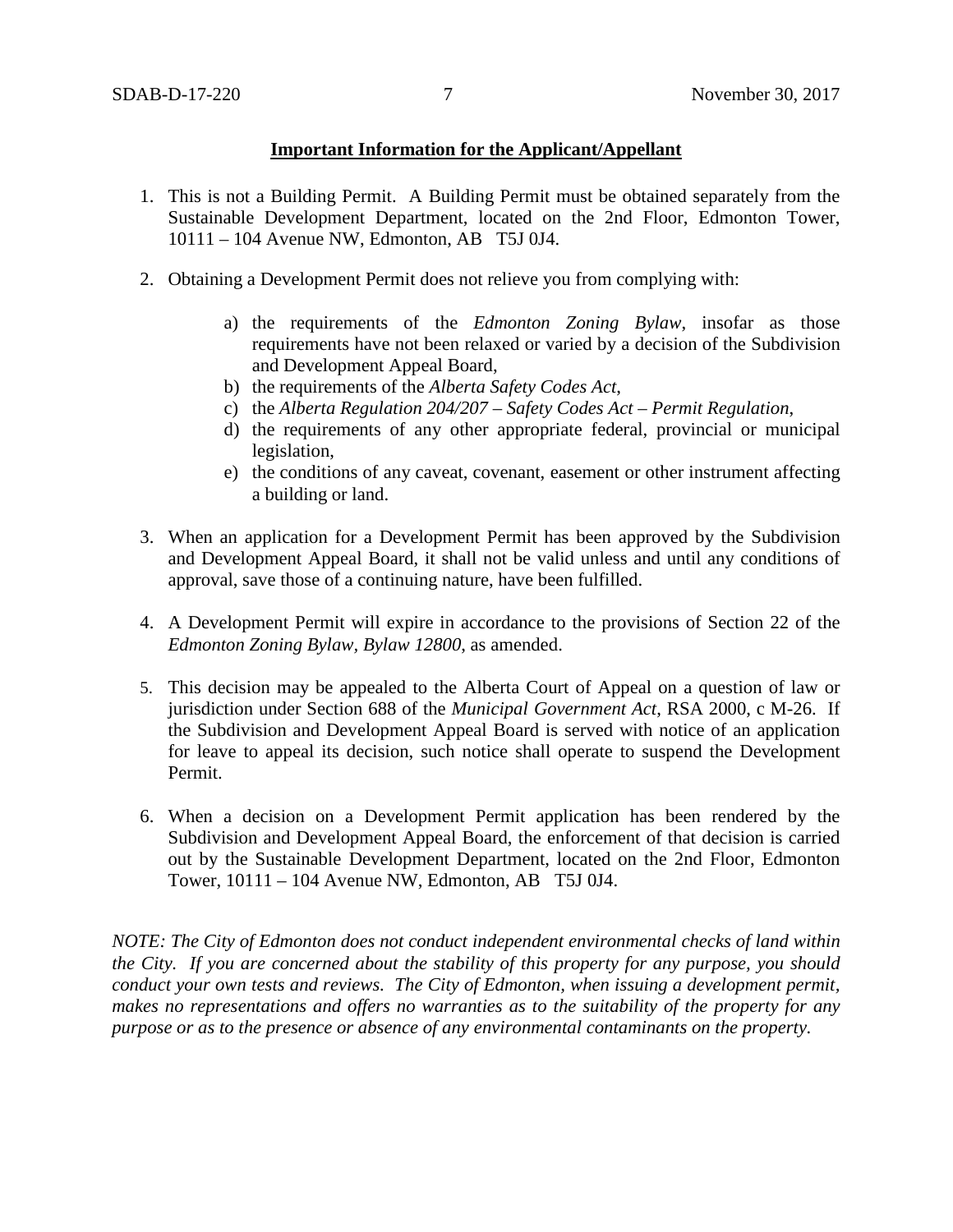

Date: November 30, 2017 Project Number: 258162485-001 File Number: SDAB-D-17-221

# **Notice of Decision**

[1] On November 15, 2017, the Subdivision and Development Appeal Board (the "Board") heard an appeal that was filed on **October 18, 2017**. The appeal concerned the decision of the Development Authority, issued on October 10, 2017, to refuse the following development:

# **To install (1) Freestanding Minor Digital Off-premises Sign (7.6 metres by 3.7 metres facing Southwest) (PATTISON-HOLIDAY INN)**

- [2] The subject property is on Plan 9822688 Lot B, located at 4485 Gateway Boulevard NW, within the CHY Highway Corridor Zone. The Major Commercial Corridors Overlay applies to the subject property.
- [3] The following documents were received prior to the hearing and form part of the record:
	- Copy of the Development Permit application with attachments, proposed plans, and the refused Development Permit;
	- The Development Officer's written submissions; and
	- The Appellant's written submissions.

# **Preliminary Matters**

- [4] At the outset of the appeal hearing, the Presiding Officer confirmed with the parties in attendance that there was no opposition to the composition of the panel.
- [5] The Presiding Officer outlined how the hearing would be conducted, including the order of appearance of parties, and no opposition was noted.
- [6] The appeal was filed on time, in accordance with Section 686 of the *Municipal Government Act*, RSA 2000, c M-26 (the "*Municipal Government Act*").

# **Summary of Hearing**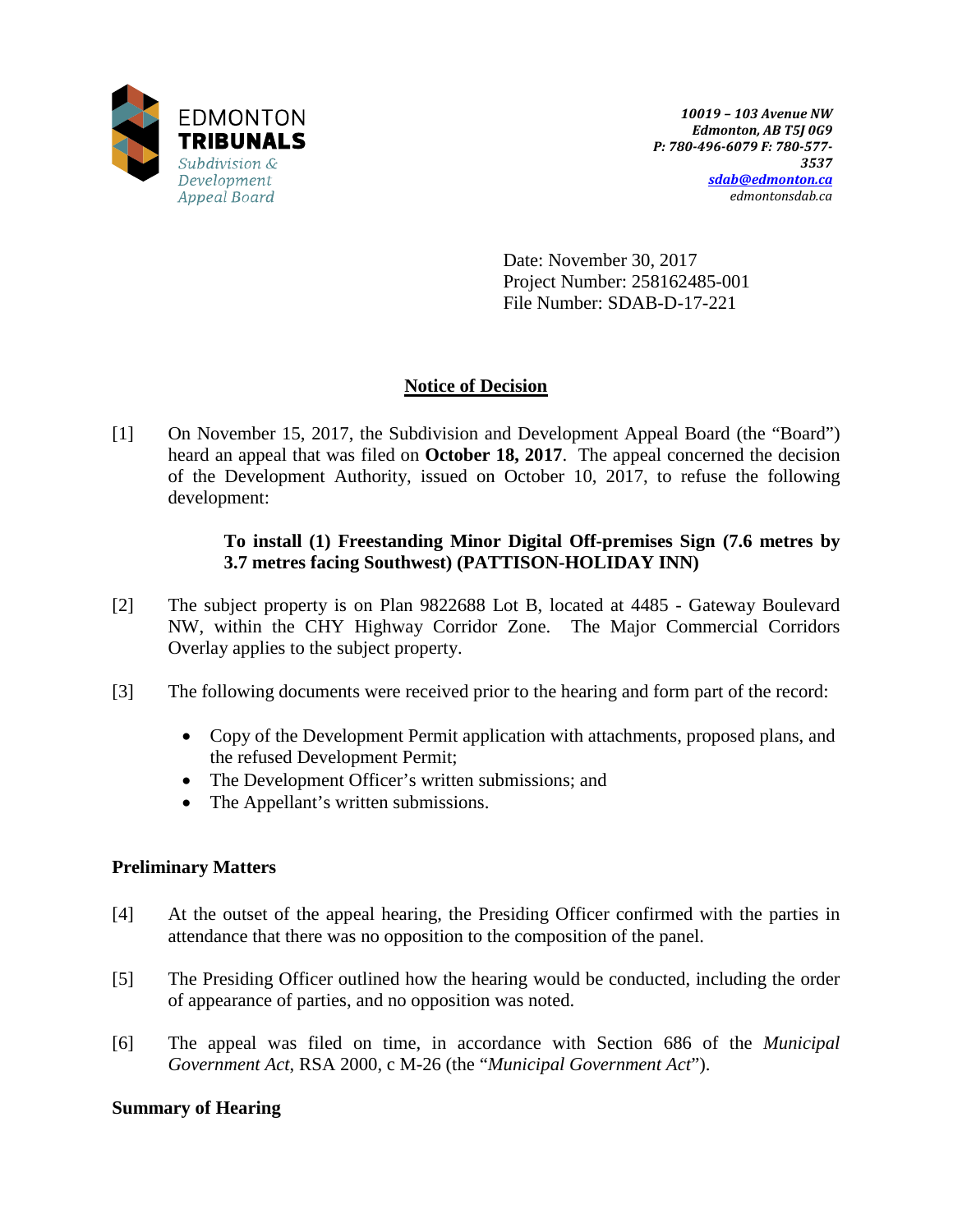- *i) Position of the Appellant, Mr. J. Murphy, Legal Counsel for Pattison Outdoor Advertising:*
- [7] At the outset Mr. Murphy advised the Board that the proposed Sign is a Freestanding Minor Digital On-premises Off-premises Sign and not a Freestanding Minor Digital Offpremises Sign as noted on the development refusal. The proposed Sign will include advertising for the Holiday Inn and he asked the Board, if they allow the appeal, to categorize the application correctly.
- [8] Mr. Murphy reviewed his written submission in detail.
- [9] The development application was refused because of a deficiency in the minimum required separation distance from other Digital Signs and Off-premises Signs. However, the digital hotel Signs referenced in the refusal only contain a "crawler" component of large, On-premises Signs advertising for the Radisson and Delta Hotels. It was his opinion that these are not Digital Signs and received approval as Changeable Copy Signs under the previous *Land Use Bylaw*. Only a small portion of the Signs have a crawler screen with rotating messages.
- [10] During initial discussions with the Development Officer who was reviewing this application, Pattison Outdoor Advertising agreed to remove an existing Sign on the CPR right of way, located east of the subject site, in exchange for approval of this Sign. If the proposed Sign is approved by the Board, this Sign will be removed.
- [11] The Development Officer has the authority to reduce the required setback from a Major Arterial Roadway to 4.5 metres.
- [12] It was his opinion that the Calgary Trail Land Use Study does not apply.
- [13] The proposed Freestanding Minor Digital On-premises Off-premises Sign is a Discretionary Use in the CHY Highway Corridor Zone.
- [14] The maximum allowable Sign Area is 65 square metres and the proposed Sign is approximately half that size. Drivers that use this roadway are accustomed to seeing these types of Signs.
- [15] Section 59F.3.6(d)(ii) states that the maximum area for Signs that are Freestanding is 65 square metres. The maximum combined Area of Digital Sign Copy and any other type of Copy on the same Sign face shall not exceed 65 square metres. It was his opinion that this regulation becomes interesting when classifying the existing Signs at the Radisson and Delta Hotels because this clause states that two types of Copy can be included on the Sign.
- [16] Section 687(3)(a.1) of the *Municipal Government Act* states that in determining an appeal, the subdivision and development appeal board must comply with the land use policies and statutory plans and, subject to clause (d), the land use bylaw in effect.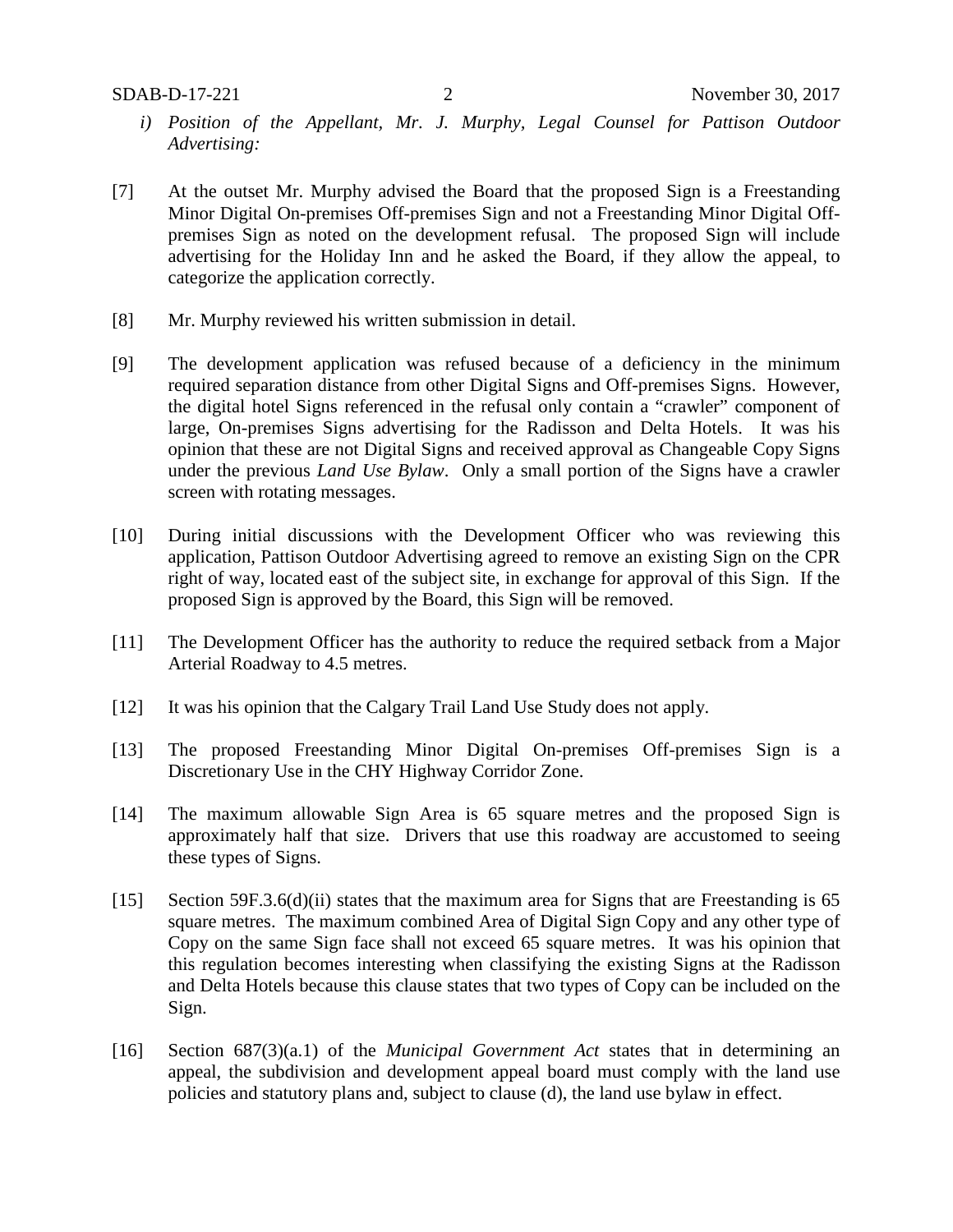- [17] Section 616(dd) of the *Municipal Government Act* defines a statutory plan as an intermunicipal development plan, a municipal development plan, an area structure plan and an area redevelopment plan adopted by a municipality under Division 4.
- [18] The Calgary Tail Land Use Study is not one of the documents listed in the definition. City Council passed the study by resolution and it is therefore not binding on the Board.
- [19] The *Newcastle Centre GP Ltd. v Edmonton (City),* 2014 ABCA 295 Court of Appeal decision was referenced. Clause 6 of the decision states that it is an error for the Board to presume that using its variance power creates a presumption of harm to the public and that they cannot intervene unless that presumption is rebutted by the Applicant. Section 687(3)(d) of the *Municipal Government Act* outlines the test for the Board which is to determine whether or not a proposed development will unduly interfere with the amenities of the neighbourhood or materially interfere with or affect the use, enjoyment or value of neighbouring parcels of land.
- [20] Planning Coordination (Transportation) has no objections to the proposed Sign at this location with the imposition of some standard conditions as outlined in their email dated August 24, 2017.
- [21] Photographs contained in the written submission were referenced to illustrate the location of the site, the proposed Sign and the two existing hotel Signs located west of Gateway Boulevard. All of these sites are large, contain large buildings and are separated by Gateway Boulevard that is a wide 4 lane roadway. It was his opinion that the proposed Sign has to be considered in this context. The proposed site is not located close to any residential zones. Photographs were referenced to provide a view of the existing hotel Signs that contain crawler message sections and the subject site from Gateway Boulevard and Whitemud Drive. It was his opinion that both of the existing hotel Signs would have been classified as Freestanding On-premises Signs with changeable copy under in the previous *Land Use Bylaw*.
- [22] A photograph taken from Whitemud Drive shows the location of an existing Sign that Pattison Outdoor Advertising will remove if the proposed Sign is approved.
- [23] Section 813.4(6)(a) states that "Setbacks with a minimum width of 7.5 metres shall be provided adjacent to Major Arterial Roads within the Major Commercial Corridors and adjacent Arterial Roads that directly intersect such Major Arterial Roads. However, the Development Officer may use variance power to reduce this Setback requirement to a minimum Width of 4.5 metres provided that: i) the average Width of the Setback is not less than 6.0 metres and, ii) this Setback width relaxation is required to allow for a more efficient utilization of the Site and the relaxation shall result in an articulation of the Setback width that shall enhance the overall appearance of the Site". Complying with this requirement would result in the proposed Sign being located in the hotel parking lot which, in his opinion will not allow for an efficient utilization of the Site or enhance the overall appearance of the site. In this circumstance, the Major Commercial Corridors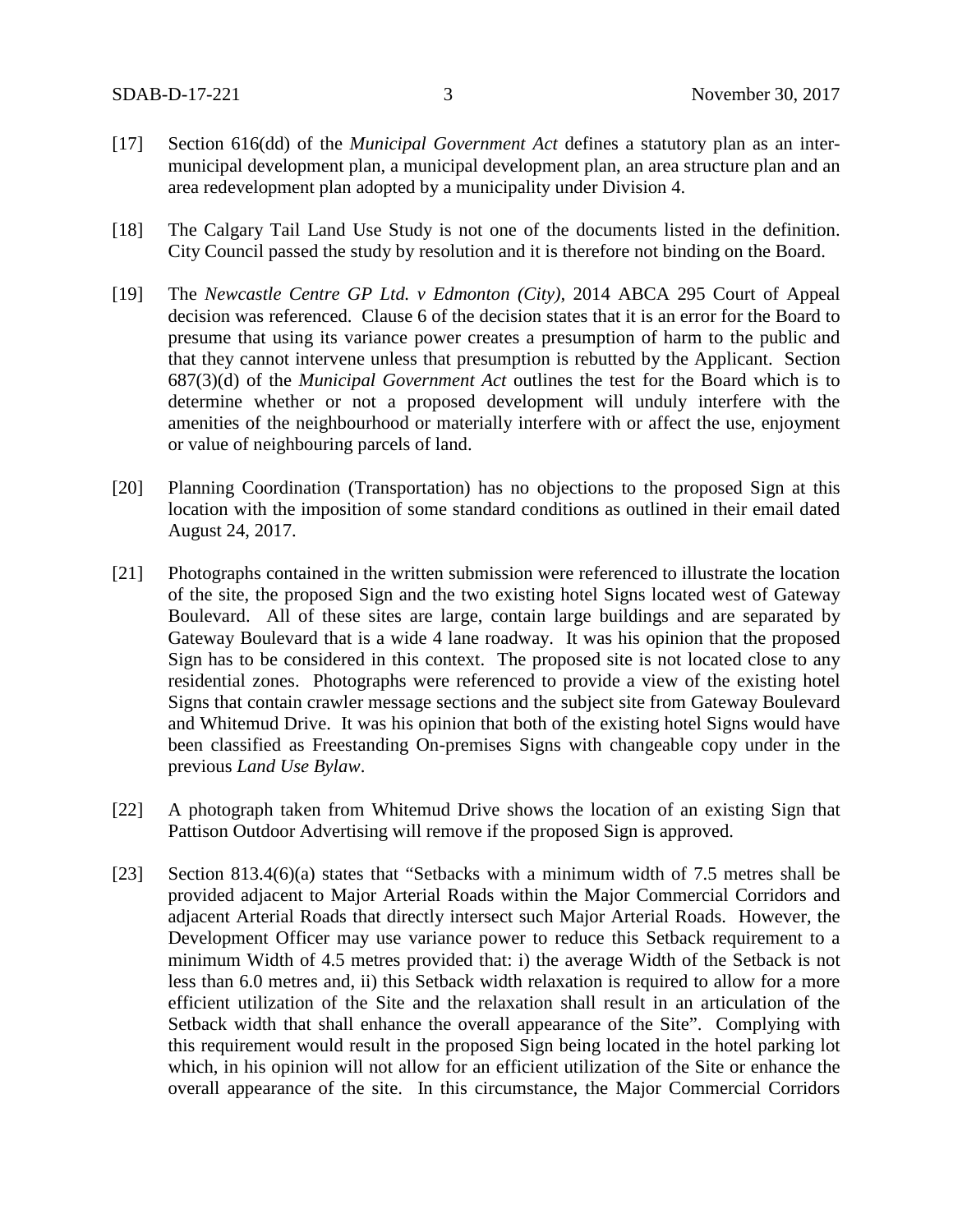Overlay allows a variance in the setback requirements. In this circumstance, reducing the setback will not negatively affect the use and enjoyment of other properties because the sites are so large and the amenities of this neighbourhood are existing large hotels.

[24] It has always been his assumption that the existing hotel Signs that include crawlers would be classified as Digital Signs based on the Use class definitions for Major and Minor Digital Signs contained in Section 7.9(5) and (6) of the *Edmonton Zoning Bylaw*. However, Section 6.2(2), General Sign Definitions defines Changeable Copy as:

> "that portion of a Sign on which Copy can be readily changed manually through the utilization of attachable characters, or automatically through the electronic switching of lamp banks or illuminated tubes. Changeable Copy includes mechanically controlled time and temperature displays".

- [25] Therefore, *Land Use Bylaw 5996* would have classified the Signs at the Delta and Radisson Hotels as Freestanding On-premises Signs with changeable copy.
- [26] It was his opinion that the minimum separation distance requirements do not apply because the two closest Signs are Freestanding On-premises Signs that contain changeable copy. However, even if the Board finds that these Signs are Digital Signs, a variance could be granted if it was determined to be appropriate.
- [27] The proposed Sign is a Discretionary Use in this zone and the Board would have to base a refusal on valid planning reasons.
- [28] The recommended conditions have been reviewed and are acceptable.
- [29] Mr. Murphy provided the following information in response to questions from the Board. Section 59F.2(3)(c) that requires a 45 metre radial separation distance from any other Freestanding On-premsies Sign, Major Digital Signs, Minor Digital On-premises Signs, Minor Digital Off-premises Signs or Minor Digital On-premises Off-premises Signs that is a Freestanding Sign on the same Site does not apply because it is not reciprocal and does not apply to Discretionary Signs. In this situation, it would be unfair to require a 45 metre separation distance from the existing hotel identifier Sign to the site of the proposed Sign. Mr. Murphy referenced SDAB-D-15-003. In that case, a panel of this Board found: "The Board finds that a variance is not required to the minimum 45 metre radial separation distance from the Husky Sign, pursuant to Schedule 59F.2(3)(c). That regulation applies to Permitted Uses. Based on the evidence provided the proposed development is a Discretionary Use in this Zone and therefore subject to the regulations under Schedule 59F.3 not Schedule 59F.2. Schedule 59F.3 does not include a reciprocal 45 metres radial separation distance."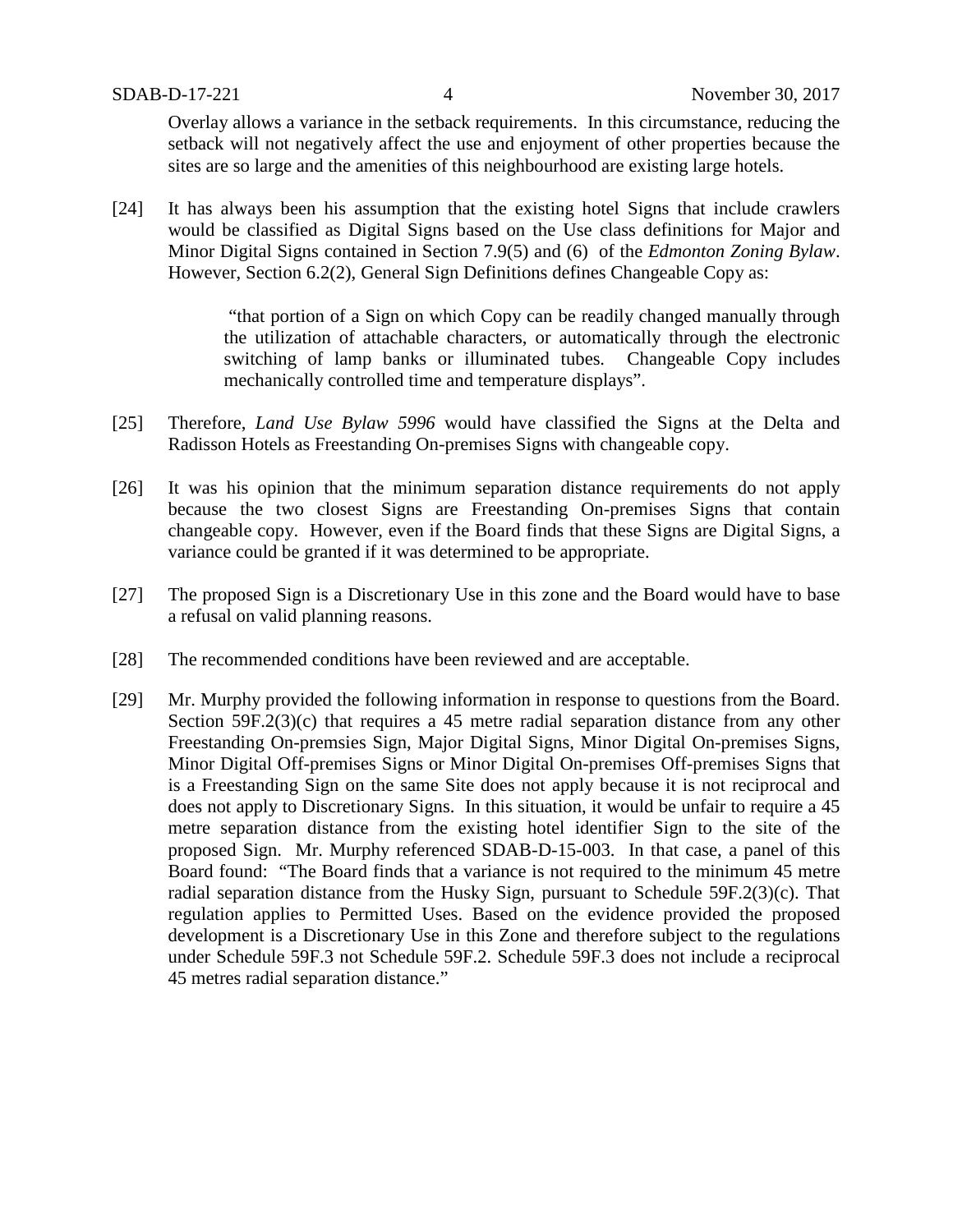- *ii) Position of the Development Authority:*
- [30] The Development Authority provided written submissions and did not attend the hearing.

## **Decision**

- [31] The appeal is **ALLOWED** and the decision of the Development Authority is **REVOKED**. The development is **GRANTED** as applied for to the Development Authority, subject to the following **CONDITIONS**:
	- 1. The development is approved as a Minor Digital On-premises Off-premises Sign.
	- 2. Prior to the review and issuance of the Building Permit and installation of the Sign, the applicant shall demonstrate, to the satisfaction of the Development Officer that the existing Pattison Sign identified on the application submitted on Railway Plan CE1, is removed and cleared of all debris. (See location highlighted in yellow):



- 3. The permit will expire on November 30, 2022.
- 4. The proposed Minor Digital On-premises Off-premises Sign shall comply in accordance with the stamped and approved plans submitted.
- 5. Ambient light monitors shall automatically adjust the brightness level of the Copy Area based on ambient light conditions. Brightness levels shall not exceed 0.3footcandles above ambient light conditions when measured from the Sign face at its maximum brightness, between sunset and sunrise, at those times determined by the Sunrise / Sunset calculator from the National Research Council of Canada; (Reference Section  $59.2(5)(a)$ ).
- 6. Brightness level of the Sign shall not exceed 400 nits when measured from the Sign face at its maximum brightness, between sunset and sunrise, at those times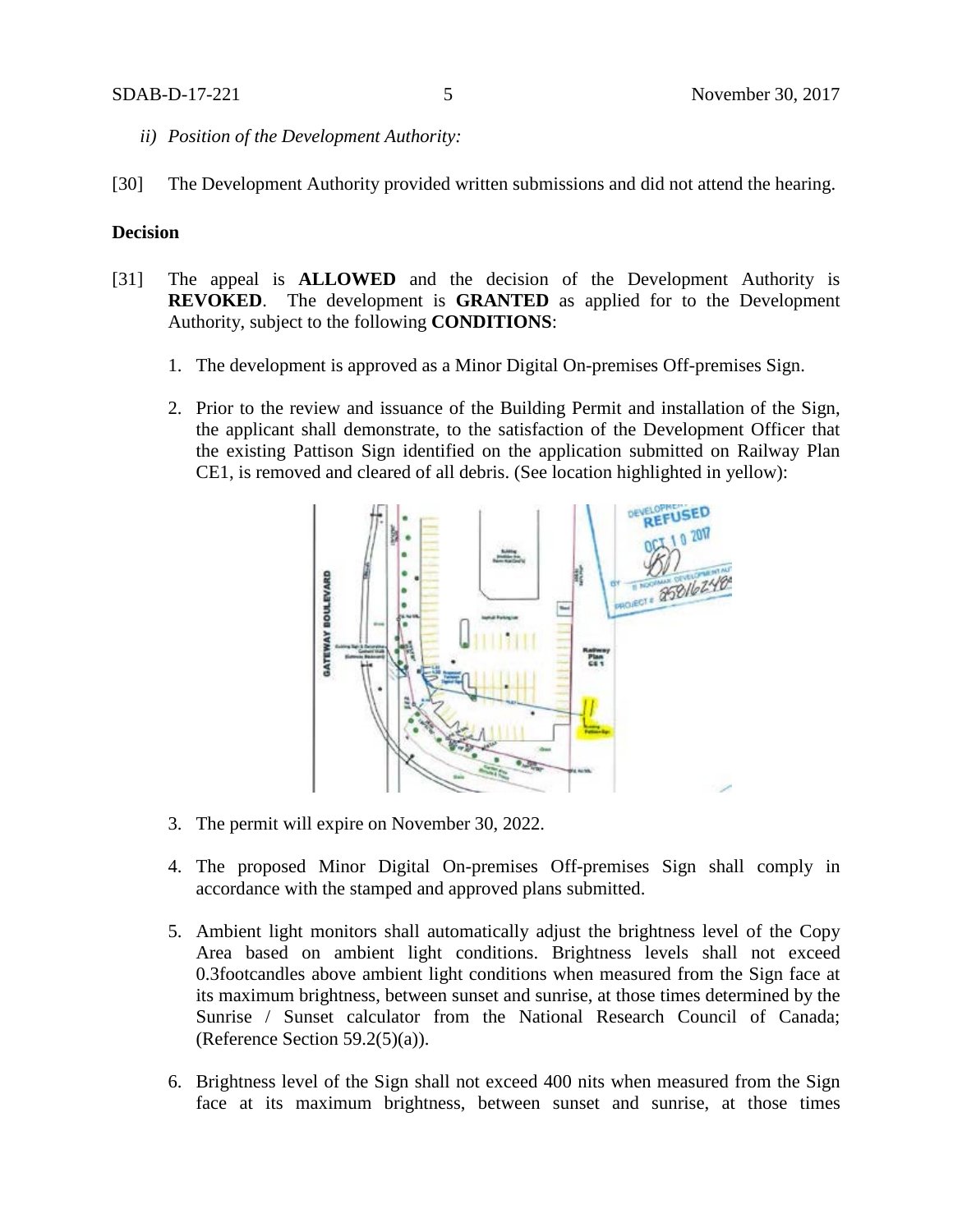determined by the Sunrise/Sunset calculator from the national research Council of Canada; (Reference Section 59.2(5)(b).

- 7. Minor Digital On-premises Off-premises Sign Signs shall have a Message Duration greater than or equal to 6 seconds. (Reference Section 7.9(7)).
- 8. The Minor Digital On-premises Off-premises Sign shall be located so that all portions of the Sign and its support structure are completely located within the property and no part of the Sign may project beyond the property lines unless otherwise specified in a Sign Schedule. (Reference Section 59.2(12)).
- 9. The following conditions, in consultation with Planning Coordination (formerly Transportation), shall apply to the proposed Minor Digital On-premises Offpremises Sign, in accordance to Section 59.2.11:
	- a) That, should at any time, Planning Coordination (Transportation) determines that the Sign face contributes to safety concerns, the owner/applicant must immediately address the safety concerns identified by removing the Sign, deenergizing the Sign, changing the message conveyed on the Sign, and or address the concern in another manner acceptable to Planning Coordination (Transportation).
	- b) That the owner/applicant must provide a written statement of the actions taken to mitigate concerns identified by Planning Coordination (Transportation) within 30 days of the notification of the safety concern. Failure to provide corrective action will result in the requirement to immediately remove or de-energize the Sign.
	- c) The proposed Sign shall be constructed entirely within private property. No portion of the Sign shall encroach over/into road right-of-way.

## ADVISEMENT:

- 1. Should the Applicant wish to display video or any form of moving images on the Sign, a new Development Application for a major digital Sign will be required. At that time, Planning Coordination will require a safety review of the Sign prior to responding to the application.
- 2. An approved Development Permit means that the proposed development has been reviewed against the provisions of this bylaw. It does not remove obligations to conform with other legislation, bylaws or land title instruments such as the *Municipal Government Act*, the Edmonton Building Permit Bylaw or any caveats, covenants or easements that might be attached to the Site (Reference Section 5.2).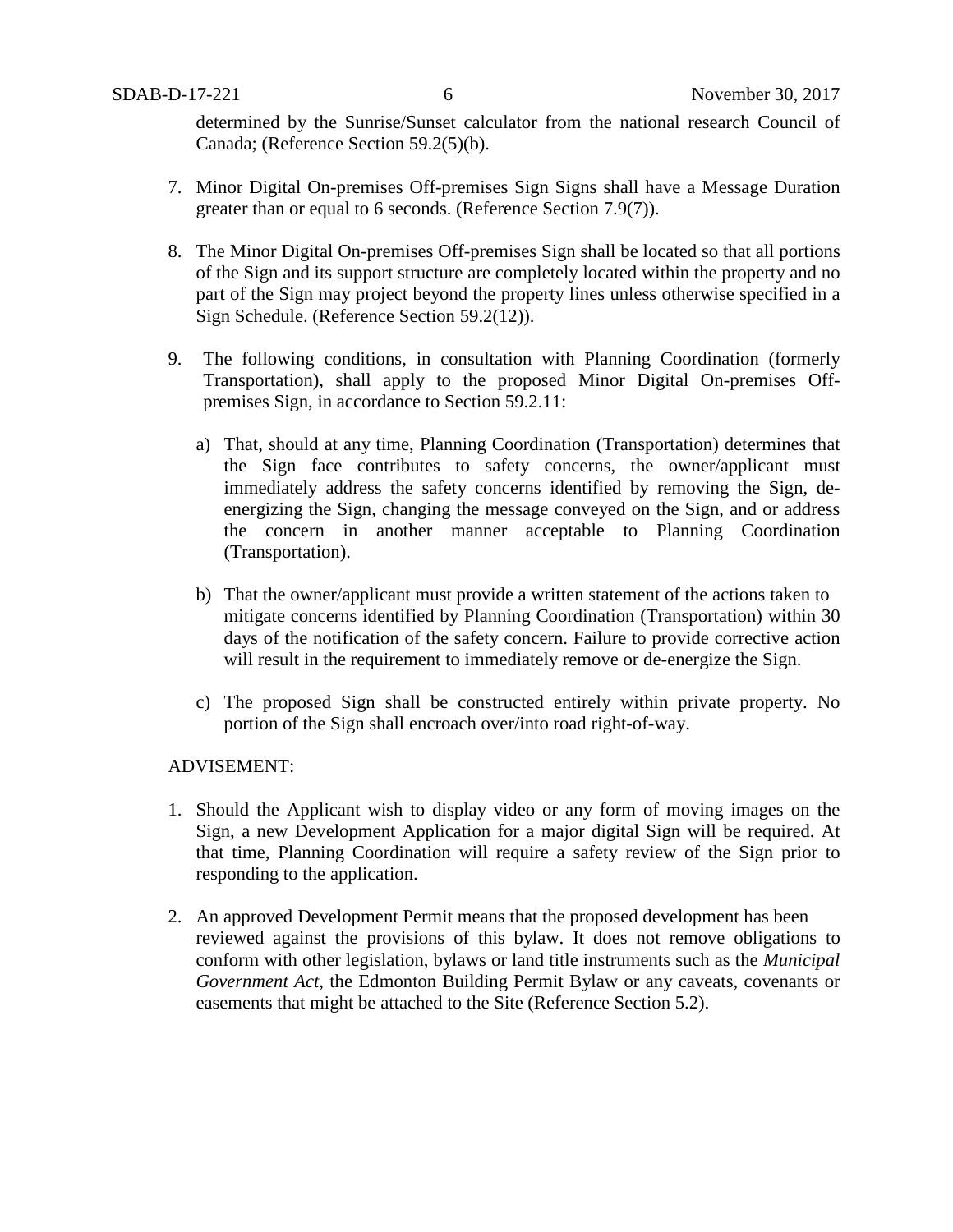#### **Reasons for Decision**

- [32] Based on the evidence provided, this development has been approved as a Minor Digital On-premises Off-premises Sign.
- [33] A Minor Digital On-premises Off-premises Sign is a Discretionary Use in the CHY Highway Corridor Zone.
- [34] Based on a review of the evidence provided, the Board has determined that the proposed Sign complies with all of the regulations found in Schedule 59F for the following reasons:
	- a) The Board finds that the two existing Signs located on the west side of Gateway Boulevard and identified by the Development Officer as being located less than 200 metres from the site of the proposed Sign are Freestanding On-premises Signs with Changeable Copy based on Section 6.2(2) of the *Edmonton Zoning Bylaw* that defines Changeable Copy as:

"that portion of a Sign on which Copy can be readily changed manually through the utilization of attachable characters, or automatically through the electronic switching of lamp banks or illuminated tubes. Changeable Copy includes mechanically controlled time and temperature displays".

Therefore, the proposed Sign complies with the requirements of Section 59F.3(6)(e) and a variance is not required.

- b) Section 813.4(6)(a)(ii) of the *Edmonton Zoning Bylaw* allows the Development Officer to reduce the Setback requirement to a minimum Width of 4.5 metres provided that this Setback width relaxation is required to allow for a more efficient utilization of the Site and the relaxation shall result in an articulation of the setback width that shall enhance the overall appearance of the Site. Based on the evidence provided, the proposed Setback will ensure that the proposed Sign is not located in the hotel parking lot which will result in more efficient use of the site and improve the overall appearance of the site.
- c) A variance is not required to the minimum 45 metre radial separation distance from the existing Holiday Inn Sign, pursuant to Schedule 59F.2(3)(c). That regulation applies to Permitted Uses. Based on the evidence provided, the proposed development is a Discretionary Use in this Zone and therefore subject to the regulations under Schedule 59F.3 not Schedule 59F.2. Schedule 59F.3 does not include a reciprocal 45 metre radial separation distance.
- d) The proposed Sign is located within the Calgary Trail Land Use Study. Section 3.4(b)(ii) states that: Greater attention shall be given to improving the location, siting, Signage, comprehend-ability [sic] and design of Signage in the corridor by discouraging the use of portable Signs and freestanding billboards (billboards are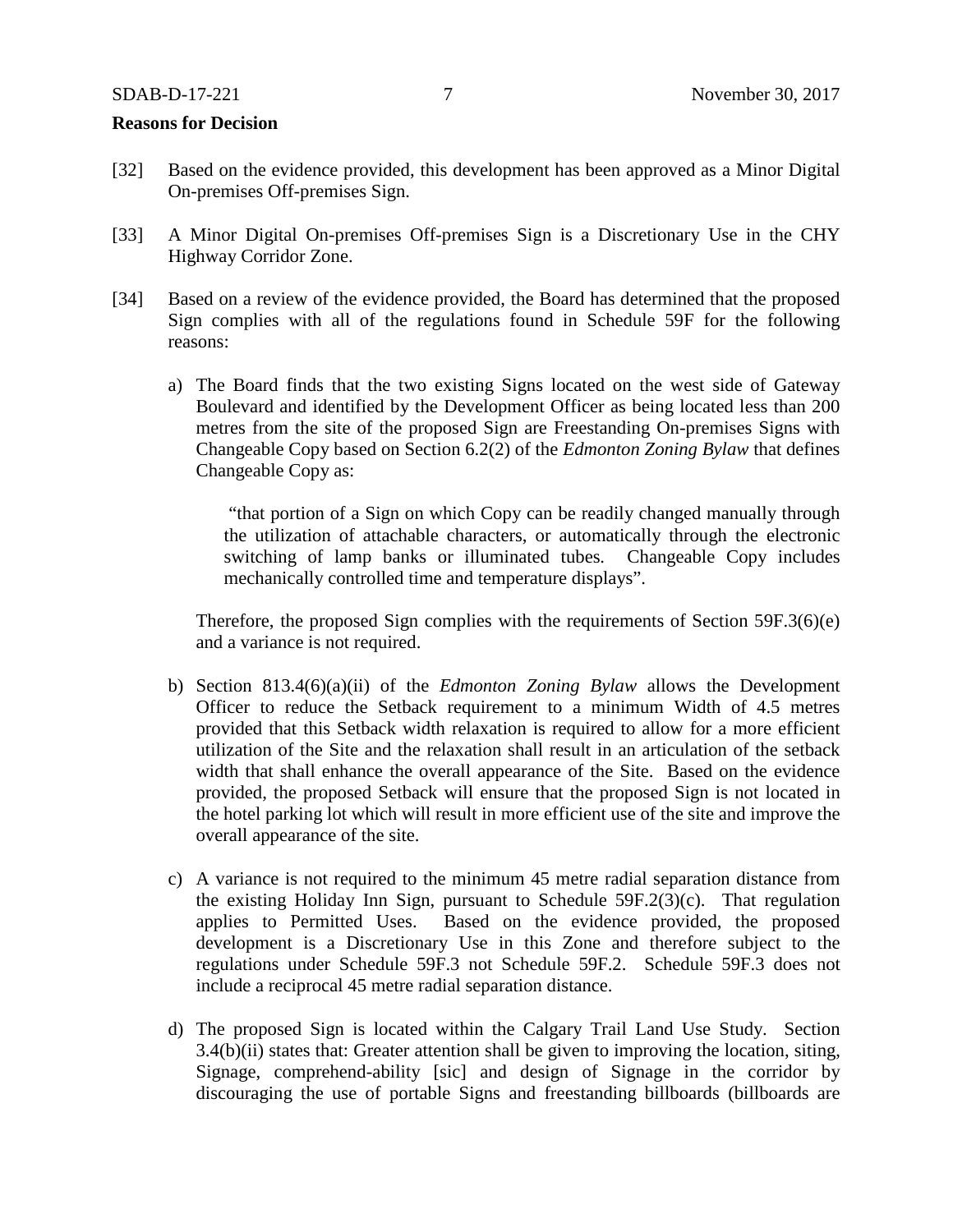considered Off-premises Signs). The Board acknowledges that the Development Authority had to consider the Calgary Trail Land Use Study when reviewing this application. However, the Calgary Trail Land Use Study is not a Statutory Plan that limits the discretionary powers of the Board pursuant to section 687(3)(a.1) of the *Municipal Government Act* which states that: In determining an appeal, the Subdivision and Development Appeal Board must comply with the land use policies and statutory plans, and subject to clause (d), the land use bylaw in effect.

- [35] If the Board is wrong in making the determination that the proposed Sign complies with all of the regulations contained in Schedule 59F, the required variances would have been granted for the following reasons:
	- a) The Applicant has agreed to remove the existing static Sign located east of the subject site as a condition of approval.
	- b) Transportation Planning and Engineering had no objection to the proposed Minor Digital On-premises Off-premises Sign at this location subject to several conditions that have been agreed upon by the Applicant and imposed by the Board.
	- c) The subject site is large and is surrounded by many other large commercial hotel sites and wide arterial roadways. There is no risk that the proposed development will affect any residential properties.
	- d) No letters of objection were received from any of the neighbouring property owners and no one appeared in opposition to the development.
- [36] For the reasons above, the Board concludes that the proposed development with the conditions imposed is reasonably compatible with the neigbourhood and will not unduly interfere with the amenities of the neighbourhood nor materially interfere with or affect the use, enjoyment or value of neighbouring parcels of land.

Mr. B. Gibson, Presiding Officer Subdivision and Development Appeal Board

Board members in attendance: Mr. A. Nagy, Mr. L. Pratt, Ms. E. Solez, Ms. S. LaPerle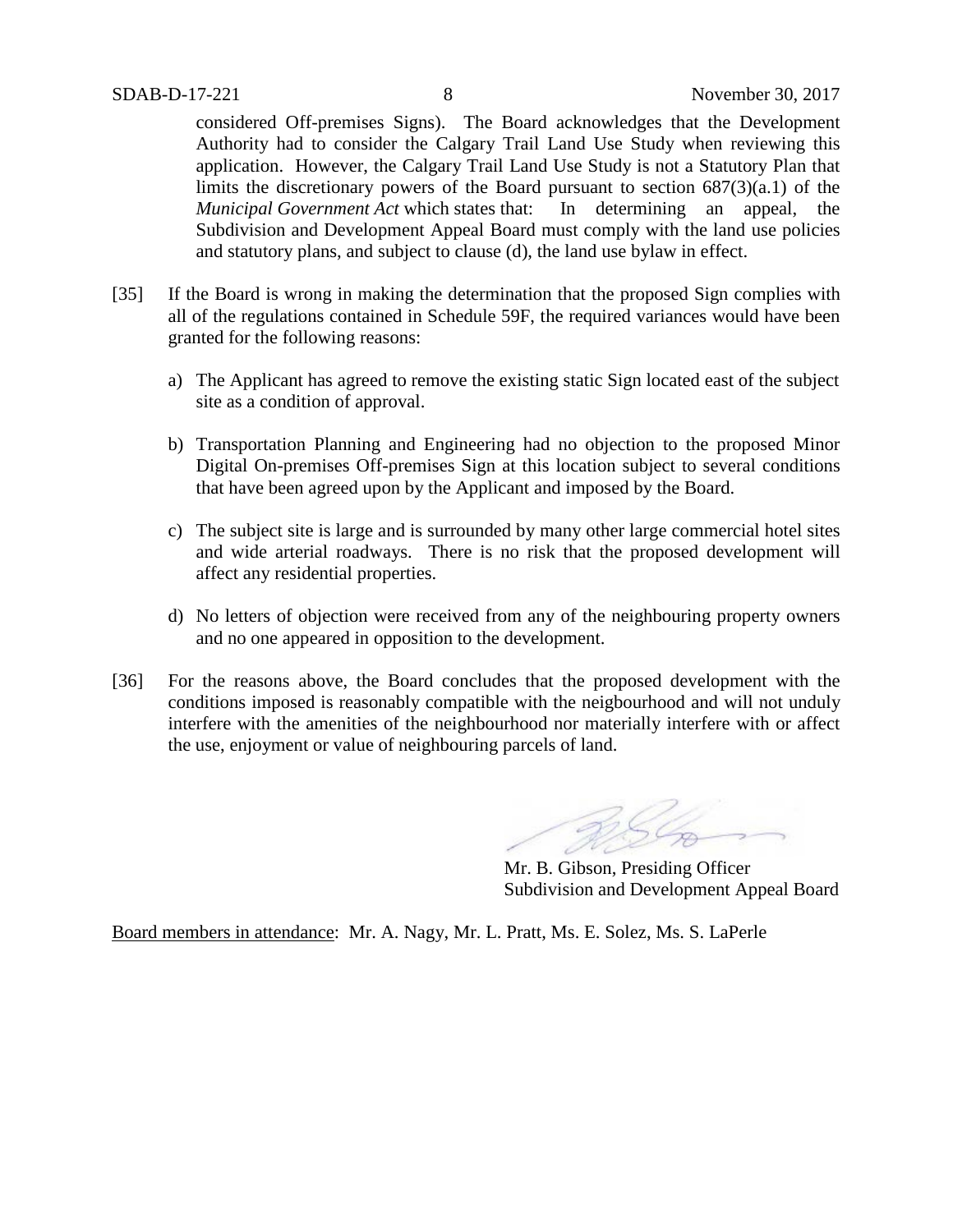## **Important Information for the Applicant/Appellant**

- 1. This is not a Building Permit. A Building Permit must be obtained separately from the Sustainable Development Department, located on the 2nd Floor, Edmonton Tower, 10111 – 104 Avenue NW, Edmonton, AB T5J 0J4.
- 2. Obtaining a Development Permit does not relieve you from complying with:
	- a) the requirements of the *Edmonton Zoning Bylaw*, insofar as those requirements have not been relaxed or varied by a decision of the Subdivision and Development Appeal Board,
	- b) the requirements of the *Alberta Safety Codes Act*,
	- c) the *Alberta Regulation 204/207 – Safety Codes Act – Permit Regulation*,
	- d) the requirements of any other appropriate federal, provincial or municipal legislation,
	- e) the conditions of any caveat, covenant, easement or other instrument affecting a building or land.
- 3. When an application for a Development Permit has been approved by the Subdivision and Development Appeal Board, it shall not be valid unless and until any conditions of approval, save those of a continuing nature, have been fulfilled.
- 4. A Development Permit will expire in accordance to the provisions of Section 22 of the *Edmonton Zoning Bylaw, Bylaw 12800*, as amended.
- 5. This decision may be appealed to the Alberta Court of Appeal on a question of law or jurisdiction under Section 688 of the *Municipal Government Act*, RSA 2000, c M-26. If the Subdivision and Development Appeal Board is served with notice of an application for leave to appeal its decision, such notice shall operate to suspend the Development Permit.
- 6. When a decision on a Development Permit application has been rendered by the Subdivision and Development Appeal Board, the enforcement of that decision is carried out by the Sustainable Development Department, located on the 2nd Floor, Edmonton Tower, 10111 – 104 Avenue NW, Edmonton, AB T5J 0J4.

*NOTE: The City of Edmonton does not conduct independent environmental checks of land within the City. If you are concerned about the stability of this property for any purpose, you should conduct your own tests and reviews. The City of Edmonton, when issuing a development permit, makes no representations and offers no warranties as to the suitability of the property for any purpose or as to the presence or absence of any environmental contaminants on the property.*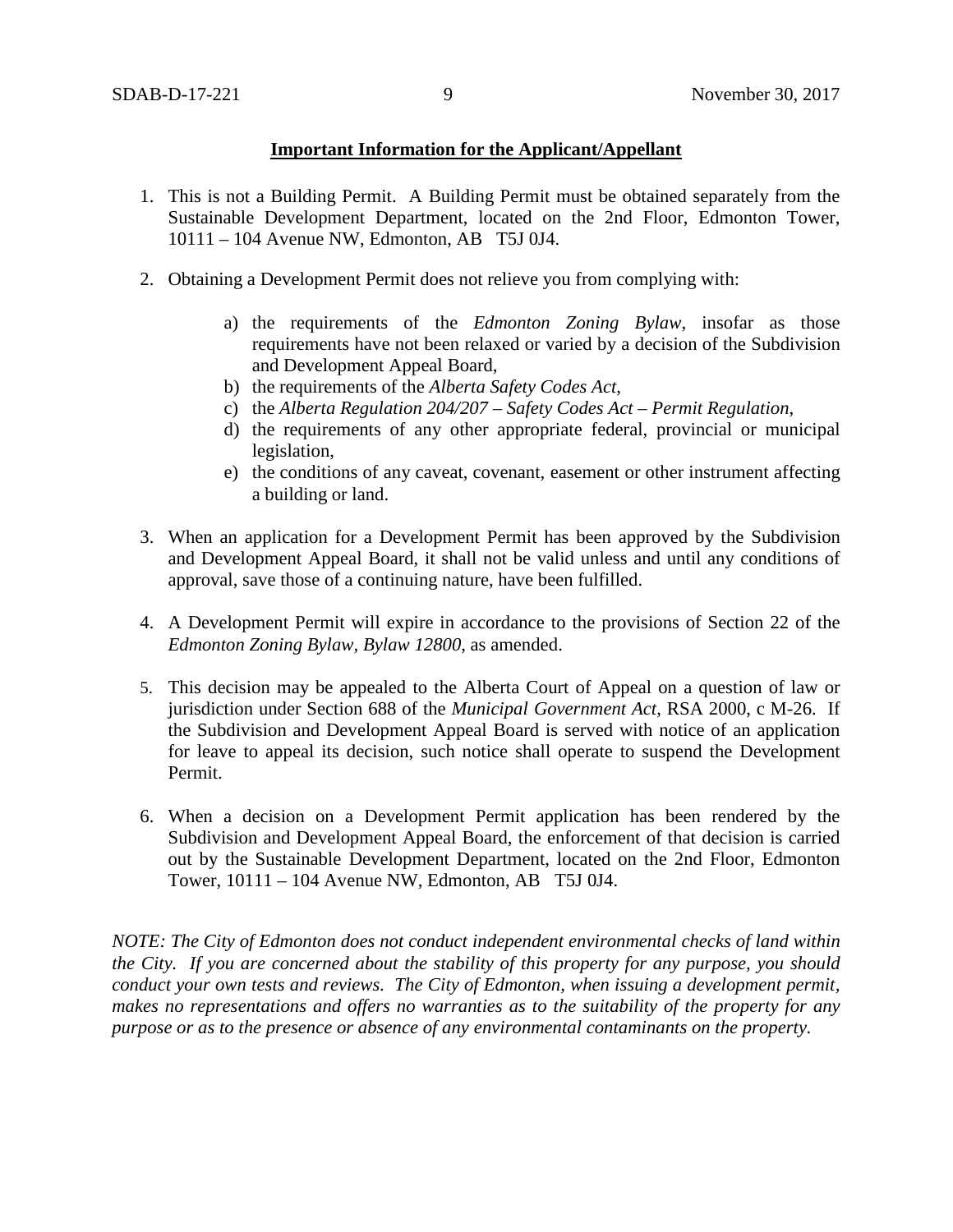

Date: November 30, 2017 Project Number: 168014476-001 File Number: SDAB-S-17-006

# **Notice of Decision**

[1] On November 15, 2017, the Subdivision and Development Appeal Board (the "Board") heard an appeal that was filed on **August 10, 2017**. The appeal concerned one condition attached to the decision of the Subdivision Authority, issued on July 27, 2017, to approve the following subdivision:

> **Create 99 single detached residential lots, 168 semi-detached residential lots, two (2) Municipal Reserve (non-credit) lots, one (1) multiple family residential lot and three (3) Public Utility Lots**

- [2] The subject property is on Plan 2310TR Lot B, located at 3304 91 Street SW, within the AP Public Parks Zone; PU Public Utility Zone; RA7 Low Rise Apartment Zone; RF4 Semi-detached Residential Zone; and the RSL Residential Small Lot Zone.
- [3] The following documents were received prior to the hearing and form part of the record:
	- Copy of the approved Subdivision letter with attachments, proposed plans;
	- The Subdivision Authority's written submissions;
	- A written submission from the City of Edmonton Law Branch; and
	- The Appellant's written submissions.

# **Preliminary Matters**

- [4] At the outset of the appeal hearing, the Presiding Officer confirmed with the parties in attendance that there was no opposition to the composition of the panel.
- [5] The Presiding Officer outlined how the hearing would be conducted, including the order of appearance of parties, and no opposition was noted.
- [6] The appeal was filed on time, in accordance with Section 678 of the *Municipal Government Act,* RSA 2000, c M-26 (the "*Municipal Government Act*").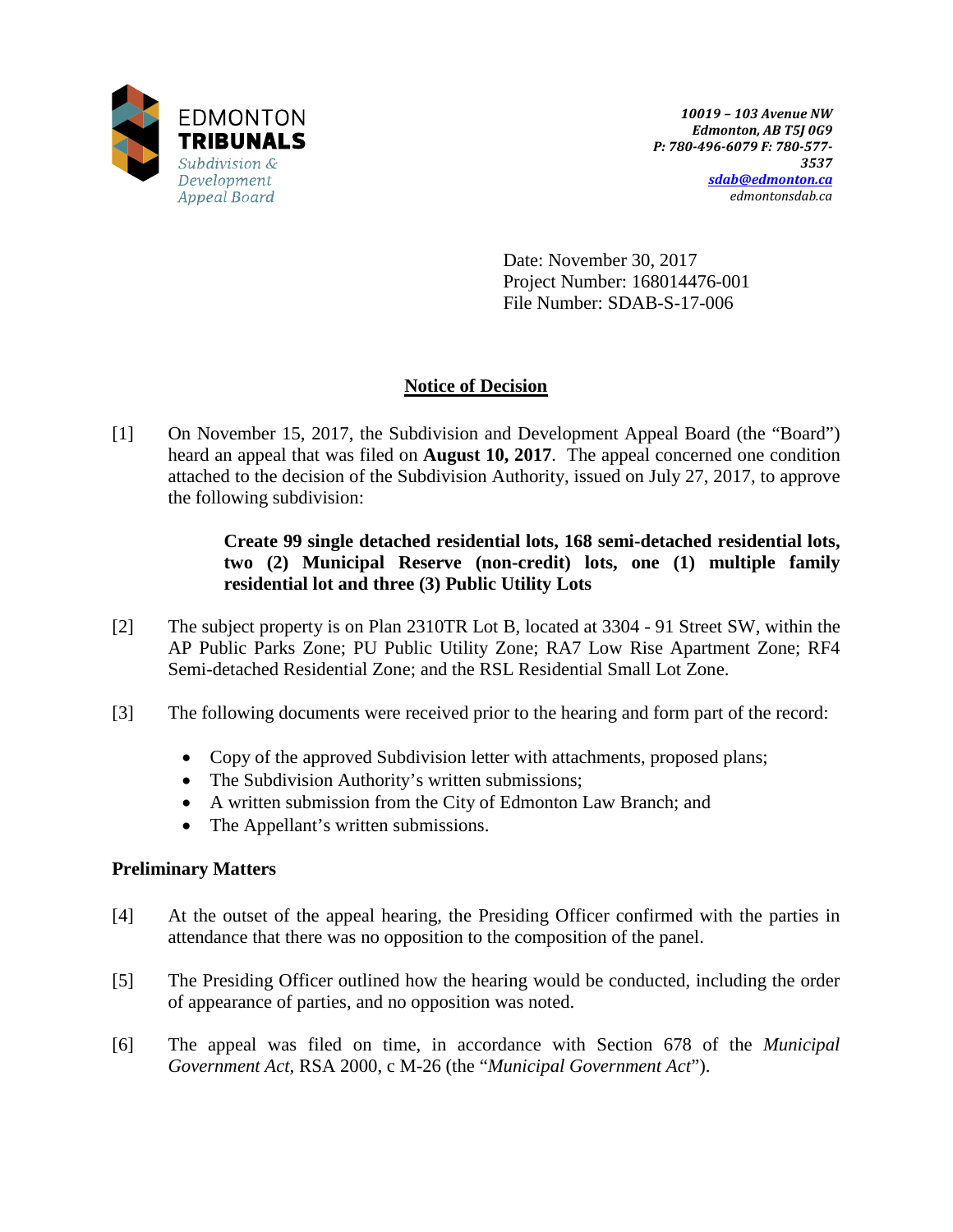[7] At the outset of the hearing the Presiding Officer asked Mr. Gunther, City of Edmonton Law Branch, if any of the recent amendments to the *Municipal Government Act* would have an impact on this appeal hearing. Mr. Gunther indicated that none of the amendments had any impact on the subdivision approval or the appeal hearing.

## **Summary of Hearing**

- *i) Position of the Appellant, Mr. B. Dibben, representing Select Engineering and Mr. R. Wyton, representing Essex Appraisal:*
- [8] Mr. Dibben has appealed the first condition of the Subdivision Approval on behalf of their client. That condition requires the owner to provide money in place of Municipal Reserve (MR), in the amount of \$840,294.00 representing 1.62 hectares pursuant to Sections 666 and 667 of the *Municipal Government Act*.
- [9] The appraisal requested by the Subdivision Authority pursuant to Section 666 and 667 of the *Municipal Government Act* was prepared by Essex Appraisal and submitted on June 27, 2017.
- [10] Mr. Wyton advised that the appraisal he prepared valued the land at \$180,000 per acre and he proceeded to review his report.
- [11] His evaluation deviates from the independent appraisal prepared for the City in terms of the information that was relied upon and the interpretation of the development horizon of the land. A key point of contention is that the City and their appraiser had an unwillingness to accept some of the details of the sale transaction. The land sold 9 months prior to the appraisal and they were not willing to consider some of those details.
- [12] He reviewed the details of the transaction at the beginning of his investigation. The subject land transferred ownership from the Canadian Conference of the Mennonite Brethren Church of North America to Carrington Land Ltd. on September 14, 2014 for \$180,000 per acre. The appraisal was completed in April 2015, which is a minimal amount of time in speculative land evaluations. With that as the primary indication to start the investigation, comparable indicators were reviewed to determine if that is accurate when looking at other transactions.
- [13] This is a 40 acre parcel of land zoned AG Agricultural pre-subdivision.
- [14] The difference in their appraisals is a result of how the comparables were applied. Most of the comparables he used were located in the southeast quadrant of the city. The future use of the lands located west of the subject site was not expected to affect the value or the potential use of the land.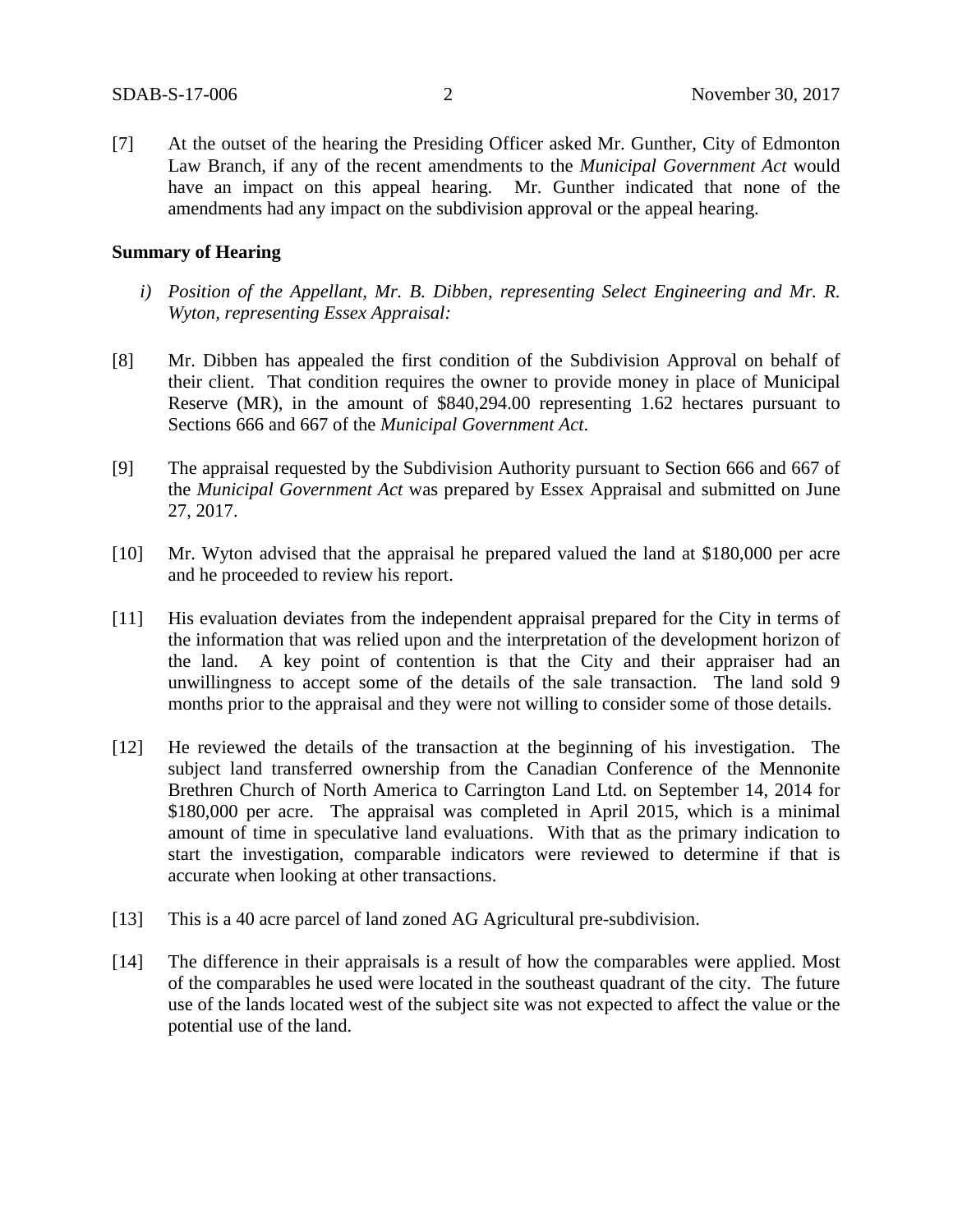- [15] Relevant sales comparables used were land that sold in southeast Edmonton. The average price for these lands was \$153,000 per acre. However, these sites were slightly inferior to the subject land which would therefore have a higher value. He and the independent City appraiser disagree on the interpretation of the sale of the property and with comparable zonings at the time of the sale.
- [16] Key factors included a list of pros and cons for the subject lands. Pros included the fact that site servicing was located close to the lot lines. However, this was overestimated because a collector road network will have to be developed to access the land. There is no municipal road access at all. All of the other comparables that he relied on have direct access to a collector roadway. The developer has to pay to develop the roads which will result in more time being required to develop the land which is a significant obstacle.
- [17] The Neighbourhood Structure Plan designates the immediately adjacent site to the west as an industrial use and requires a buffer zone between the two sites. This is land that the developer has to surrender without compensation. The fact that this property is zoned for an industrial use is also detrimental to development of the subject land. The provision of a 60 foot buffer is not sufficient to completely minimize the impact of an industrial site that is immediately adjacent to residential properties.
- [18] Oil prices dropped in 2014 and the real estate market declined. Sales volumes were down in 2015 compared to 2013 and 2014. The subject land was purchased when oil prices were high in September 2014. The appraisal was done 8 months later, after the price of oil had dropped substantially and there was not much strength in the market at that time.
- [19] The land sold for \$180,000 per acre on September 14, 2014 and is considered a nonarm's length transaction. It was his opinion that this transaction tells a lot about the value of the property but the City's appraiser and the independent appraiser hired by the City both chose to ignore this information. The independent appraiser states that the sale price was low but completely dismisses the sales transaction.
- [20] He discussed the sale with senior members of the Mennonite Church involved in the sale, Qualico Properties, Carrington Properties and the realtor. The land was listed in 2012 for \$7 million. There was a fair bit of interest but the developers who were interested wanted to tie up the sale with conditional contracts subject to rezoning. The Mennonite Church was reluctant and the offers were rejected. The land was then on the market for one year after which an offer from Qualico was accepted at \$110,000 per acre. After the six month due diligence period, a revised offer for \$185,000 per acre was presented. However, at the end of the second six month due diligence period, Qualico chose not to proceed with the sale and walked away because of concerns regarding the wet lands located in the northwest corner of the site, environmental reserves and the amount of land that would be lost as a result. It was their opinion that the development horizon was much too distant. Following this, Carrington Properties signed an agreement to purchase the land with a six month due diligence period and then requested a further three month period after which an offer was made to purchase the land at \$180,000 per acre. The Menonite Church agreed to the sale because they feared that the value of the land was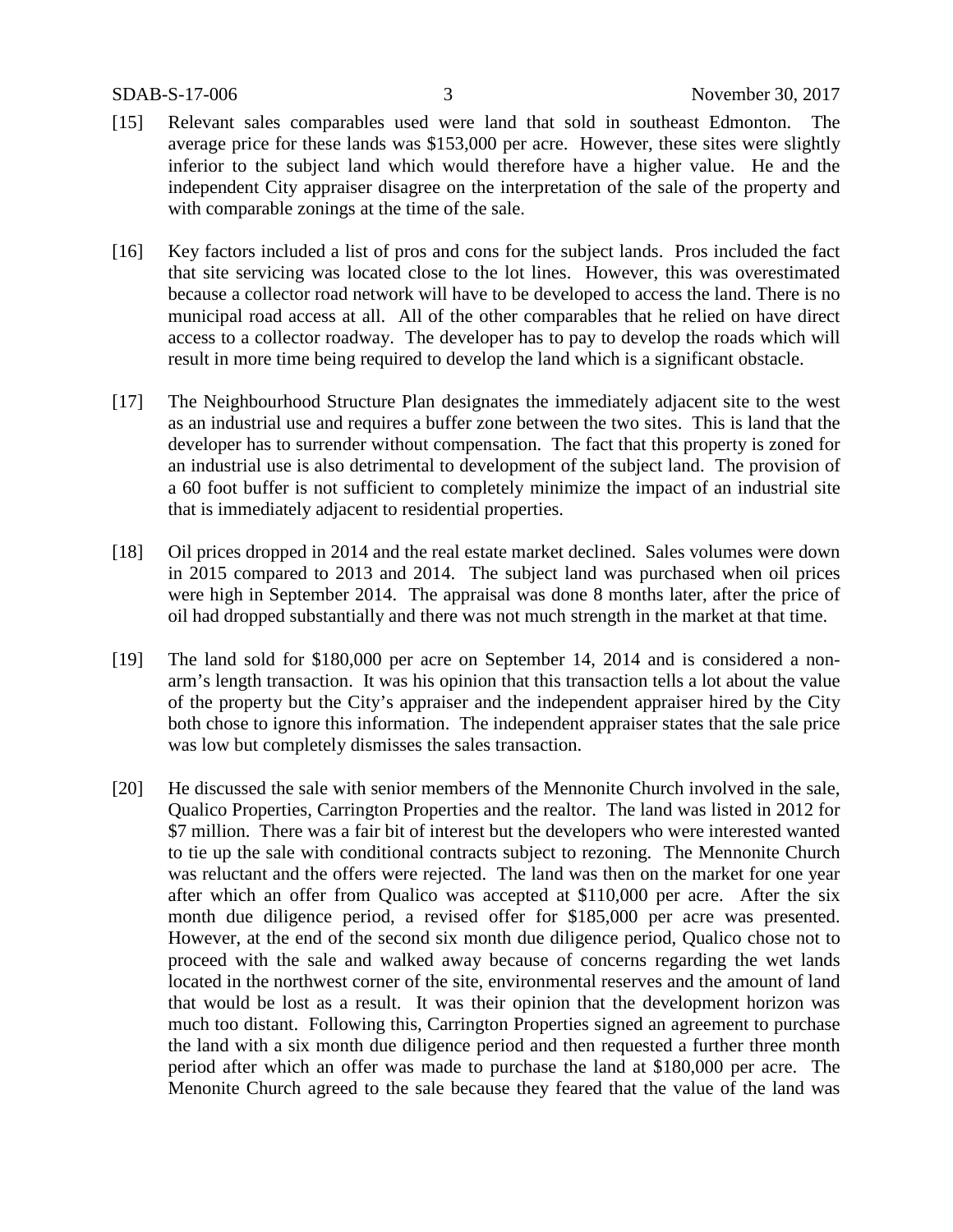starting to decline. The fact that two large development companies spent months scrutinizing the land with millions of dollars at stake is a better indicator of the value of the land than anything that can be determined by an appraiser.

- [21] It was his opinion that the Mennonite Church decided to sell the land at \$180,000 per acre because that was as much as they could get for the land.
- [22] Mr. Wyton provided the following information in response to questions from the Board:
	- a) An appraisal is an estimation of how buyers and sellers will react to land. Once a property is sold, it becomes a comparable for another property.
	- b) The actions of the buyer and seller need to be weighed to ensure that there were no undue influences. In this case, there were no undue influences.
	- c) The land just received subdivision approval in July 2017. Zoning was approved in 2015. In 2015, the development horizon for the land was two to three years. However, the land is still not subdivided and is not being marketed.
	- d) An appraisal is a professional opinion of the value. There are no industry standards regarding accuracy but he personally strives to be accurate within 10 percent.
	- e) The land was not readily developable in 2015 because of the road access. Even though the subdivision has been approved, the developer still faces several issues including storm water drainage.
	- *ii) Position of the Subdivision Authority, represented by Mr. M. Gunther, Legal Counsel, Mr. Ken Morris, City of Edmonton, lead in-house Appraiser and Mr. P. Woodlock, Harrison Bowker:*
- [23] Mr. Gunther acknowledged that this was an unusual matter to be before the Board. He explained that it was not the intention of the Subdivision Authority to squeeze developers for every possible penny. However, it is the role of the Subdivision Authority to determine how much money is owed in place of Municipal Reserve for a subdivision.
- [24] The issue before the Board in this appeal is the market value of the subject property. This is necessary to determine the money in place of municipal reserve payable as a result of this subdivision application.
- [25] Money in place of municipal reserve is authorized pursuant to section 666 and section 667 of the *Municipal Government Act.* It is often referred to as "cash-in-lieu". It is payable in circumstances where a subdivision does not contain adequate (10 percent) municipal reserve land. The monies are used to facilitate the purchase of park land in locations outside the boundaries of the subdivision. It is a policy of both the *Municipal Development Plan* (The Way We Grow) and the Orchards at Ellerslie Neighborhood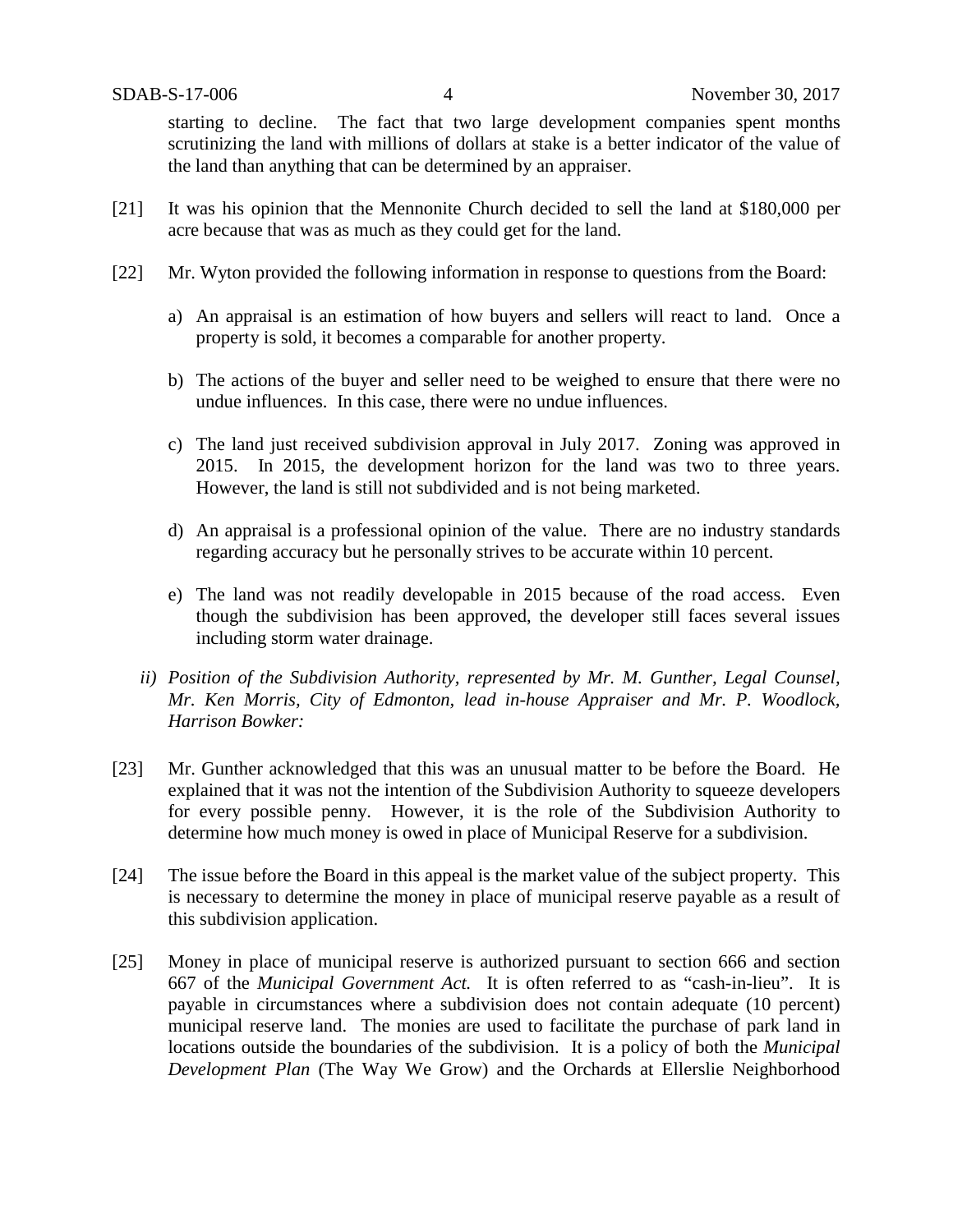Structure Plan that municipal reserve and/or cash-in-lieu will be required from developers at the time of land subdivision.

- [26] Pursuant to section 666 and section 667 of the *Municipal Government Act*, a subdivision applicant must provide a market value appraisal to allow the subdivision authority to calculate the amount of cash-in-lieu owing. On subdivision approvals in the City of Edmonton with no municipal reserve, a developer will be expected to contribute 10 percent of the "appraised market value" as cash-in-lieu.
- [27] In June 2017, the Appellant provided an appraisal to the City of Edmonton that was prepared by Essex Appraisal. The valuation date of the appraisal was April 30, 2015. The appraisal was submitted in accordance with the requirements of the *Municipal Government Act* that it reflect the value of lands within 35 days of the date of the subdivision application. The date of submission on this application was April 27, 2015.
- [28] Upon review by the City's lead in-house professional appraiser, Mr. Morris, it was determined that the market value identified in the appraisal was substantially below market values for similar parcels. Mr. Morris subsequently conducted independent due diligence into the comparison sales used by Essex Appraisal. Concerns arose that these sales did not reflect properties with a similar development horizon as the subject site; included a property designated for future industrial use, sold to avoid foreclosure; and did not serve to accurately demonstrate the market value of the subject site.
- [29] Mr. Morris' assessment was that the Essex Appraisal did not reflect market value of the subject land. Considerations in making this determination included an appraisal submitted for the adjacent lands immediately to the north, suggesting a valuation of \$215,000/acre, and the City land dedication credit rate in Southeast Edmonton – accepted by the Urban Development Institute at \$250,000/acre. (This rate is set by a joint committee made up of members of the land development industry (UDI) and the City of Edmonton. Rates are set for SW, SE, NR and NE, on the basis of average development land values for each quadrant.)
- [30] Mr. Morris subsequently advised the developer that the city would accept a valuation of \$210,000/acre, as this was more consistent with an accurate market value for the subject lands. This resulting subdivision condition was that the developer pays \$840,294 cashin-lieu of municipal reserve.
- [31] Subdivision approval was granted on July 27, 2017 and on August 9, 2017, the Applicant appealed the cash-in-lieu condition based on the market value of the subject property.
- [32] The City subsequently commissioned an independent appraisal of the subject lands, at its own expense to determine the appropriateness of Mr. Morris' assessment of market value. Mr. P. Woodlock, a professional appraiser with Harrison Bowker was retained to appraise the property.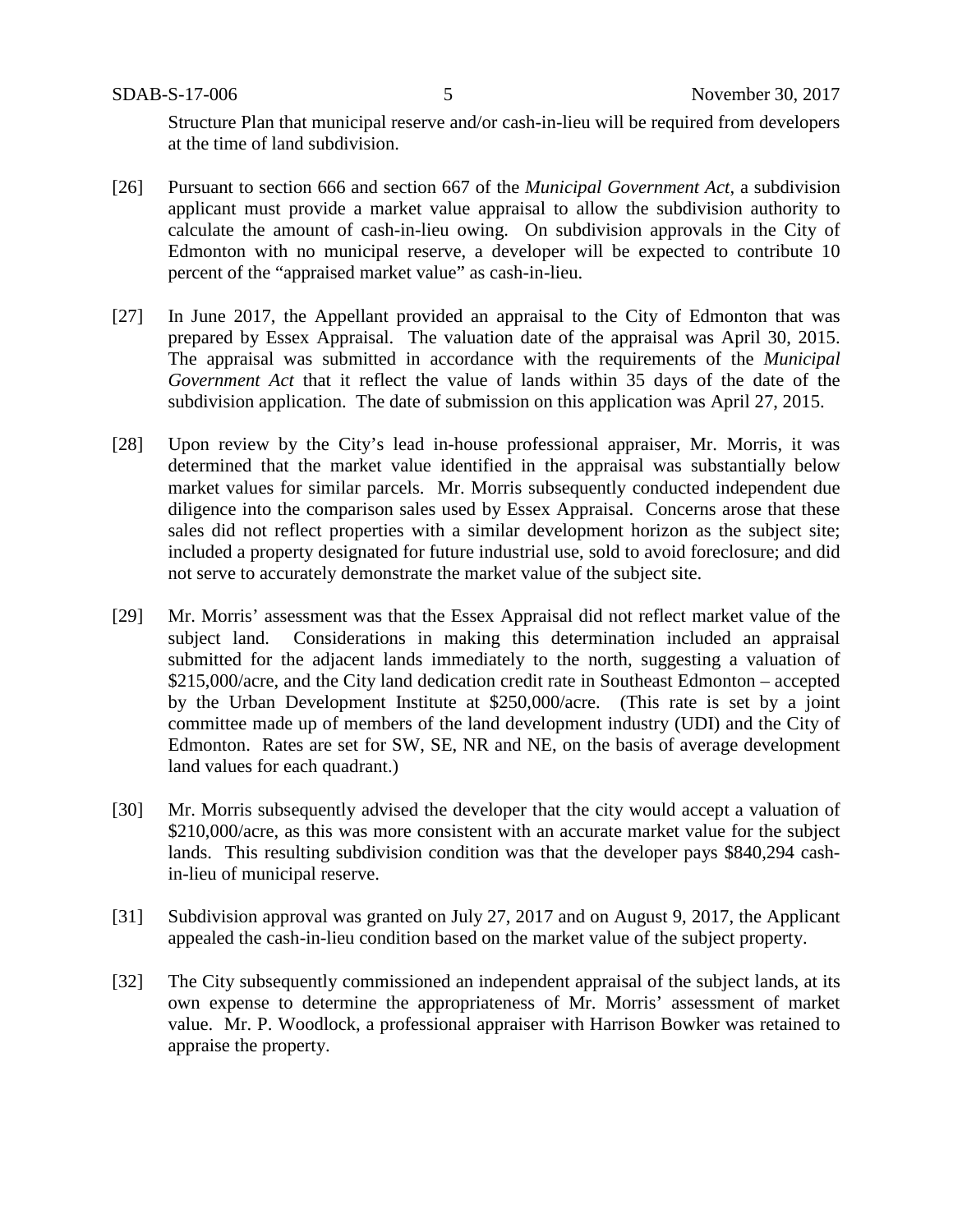- [33] Mr. Woodlock was directed to prepare the appraisal with a valuation date of April 30, 2015 and in order to retain independence he was provided with minimal information on the background of the matter. He was not provided with a copy of the Essex Appraisal, the City did not disclose the cash-in-lieu sought, the basis for the calculation or any comparable property sales. He was not advised that the City believed market value for the land to be approximately \$210,000/acre. He was informed that the appraisal was required to calculate cash-in-lieu of Municipal Reserve to assist the Board with the dispute on the market value of the property.
- [34] Mr. Woodlock's appraisal was submitted to the City of Edmonton Law Branch on November 8, 2017 and has been provided to the Board and the Appellant. His appraisal suggests a market value of \$230,000/acre. Based on this information, the Subdivision Authority decided that it was in the public interest to proceed with the appeal.
- [35] Mr. Morris questioned the issues raised by Mr. Wyton regarding road access to the site and the location of the industrial land adjacent to the subject site as potentially affecting market value because these were not addressed in his initial appraisal.
- [36] The site can be accessed from 91 Street which is a rural cross section roadway. Adjacent properties to the west are zoned as light industrial zoning in the Neighbourhood Structure Plan and will be developed similarly to the already developed industrial land in this area. Some anecdotal information was provided regarding potential development of the land but it was second hand information and he asked the Board to treat it accordingly.
- [37] It was his opinion that this land became developable in April 2015 and therefore an appraisal has to be prepared based on the fact that the land is immediately developable.
- [38] He acknowledged that there is likely some correlation between the price of oil and land prices but it was his opinion that the degree is tenuous.
- [39] Mr. Gunther and Mr. Morris provided the following information in response to questions from the Board:
	- a) The *Municipal Government Act* is silent on the exact process on how to approach a situation where the appraisal required pursuant to section 667 does not reflect market value – both on the part of the municipality and on the part of the Board.
	- b) "Market value" is defined in the *Municipal Government Act*, section 1(1)(n) as:

The amount that a property, as defined in section 284(1)(r), might be expected to realize if it is sold on the open market by a willing seller to a willing buyer.

c) If the municipality does not accept that the appraisal represents "market value", and the developer does not agree with another method of valuation, pursuant to section 667(1)(b) of the *Municipal Government Act*, then the appeal process through the Board is the only method of reconciling the dispute.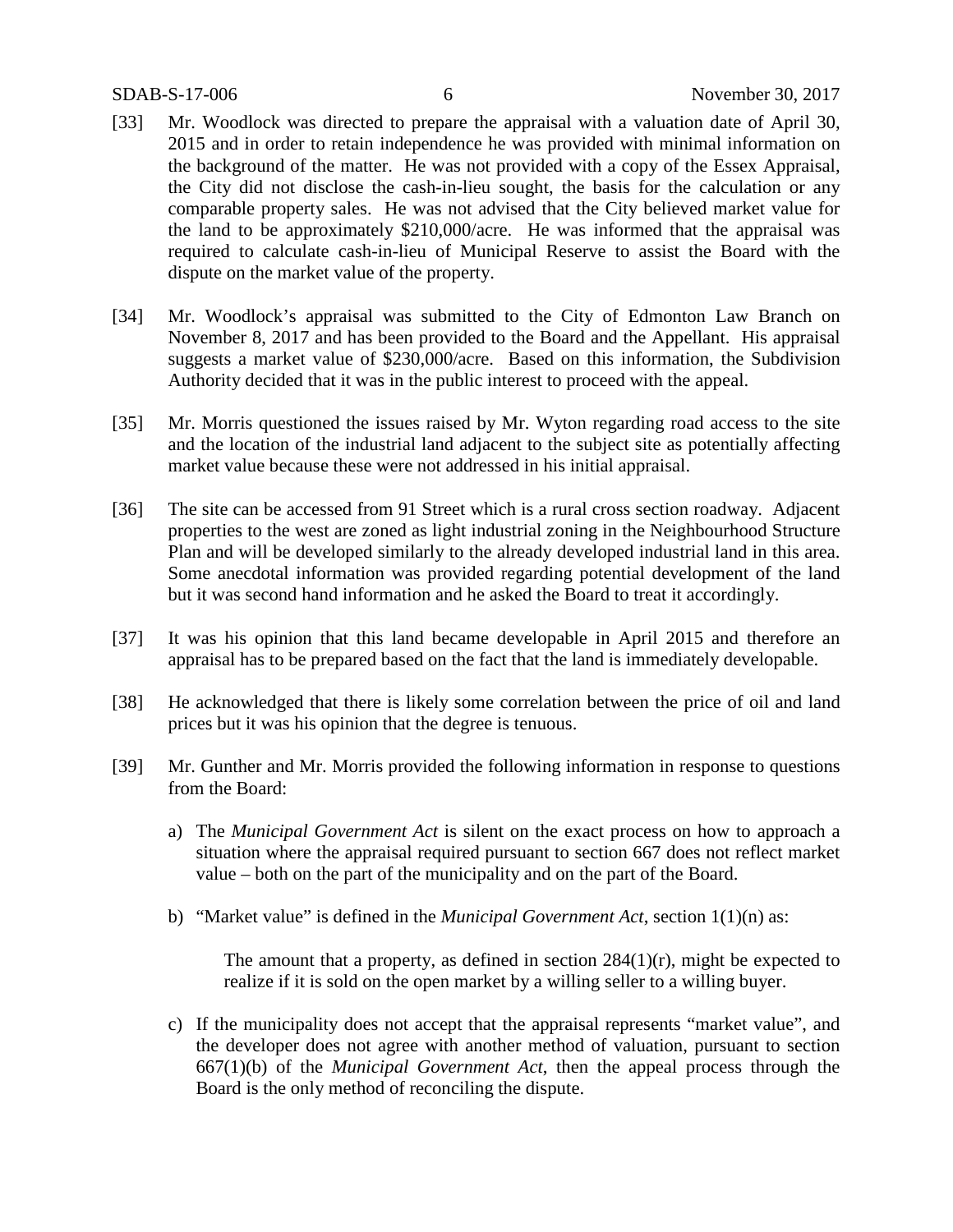- d) Section 680(2)(e) of the *Municipal Government Act* provides authority for the Board to "confirm, revoke or vary any condition of a subdivision approval" or to substitute a condition of its own".
- e) Mr. Morris was concerned when the developer's appraisal valued the land at \$180,000/acre because southeast Edmonton is perceived as a strong market and land is typically valued at between \$225,000 and \$250,000/acre. The immediately adjacent parcel of land was valued at \$225,000/acre.
- f) He acknowledged that there is some undevelopable land and a buffer zone located on the west side of the property. The developer will receive land dedicated for the storm water management system.
- g) The subject site is immediately developable. The valuation of the immediately adjacent property at \$215,000/acre had a considerable impact on his decision.
- h) It was his opinion that the land did not appreciate in value between September 14, 2014 and April, 2015.
- i) A general appraisal principle is that sale price is the best indicator of market value but it is not the only indicator. It was his opinion that the Essex appraisal placed too much weight on the sale price of the land.
- j) Based on the sale of two adjacent parcels of land two months prior to the sale of this land, it is most likely that the value of the subject land is \$215,000/acre.
- k) Mr. Morris did meet with Mr. Wyton in an attempt to negotiate a settlement without success. If the independent appraisal had valued the land lower than the value determined by the City, there would have been an opportunity to resolve the matter. However, the independent appraisal placed a higher value on the land and the decision was made to proceed with the appeal and allow the Board to determine the appropriate value.
- l) In this case, the Board's discretion includes the authority to a) adopt the Appellant's argument and reduce the valuation to \$180,000/acre; b) uphold the City's condition intact, and accept the valuation of \$210,000/acre, or c) vary the condition to reflect the appraised market value of \$230,000/acre.
- m) The Supreme Court of Canada decision in *Edmonton v. Edmonton East (Capilano) Shopping Centres Ltd.*, 2016 SCC 47, accepted the submission that the word "change" in the Municipal Government Act (vis-à-vis an assessed value) included the power to *increase*. As *change* and *vary* are synonymous, this power is undoubtedly afforded to the Subdivision and Development Appeal Board as well.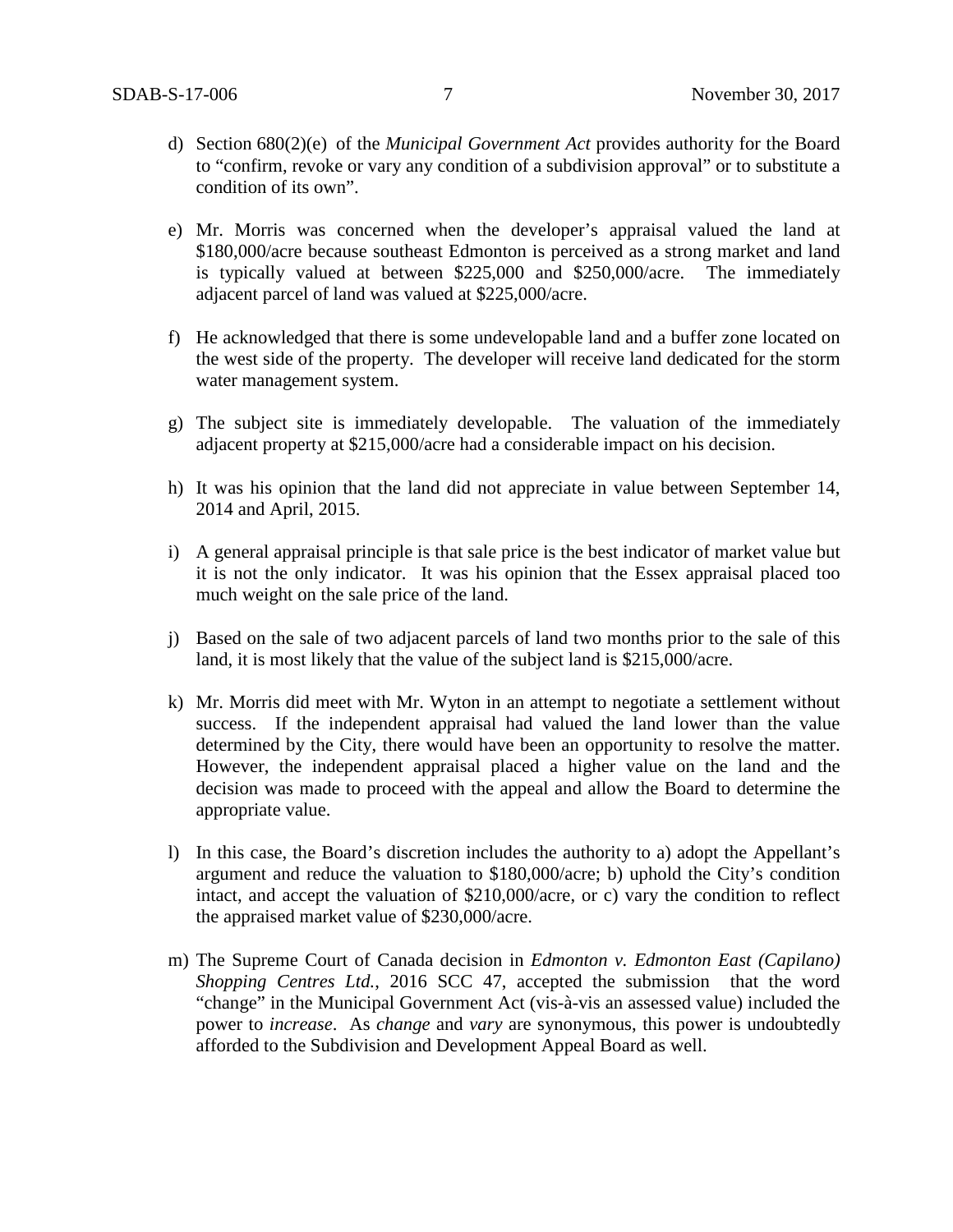- [40] Mr. Woodlock explained the process used to determine the retrospective market value of the subject land. Based on his research and analysis, it was his opinion that the "as is" market value of the land is \$230,000/acre.
- [41] As of the effective appraisal date, April 30, 2015, the property was comprised of one tract of development land. Properties to the north were being developed and the subject property would have been considered to have an imminent development horizon.
- [42] One of the external influences that will affect the value of this land is the high voltage transmission line located on the east side of the parcel. This typically decreases the value of residential lots. The other external influence is the industrial land located west of the subject site.
- [43] Although the immediately adjacent land is zoned industrial, the nature of development is more commercial than industrial and a relatively wide buffer will also flank the site. Therefore it will not negatively affect the value of the subject land or the future potential use. A relatively wide buffer will flank also the subject site.
- [44] Portions of market analyses from 2015 contained in his written submission were referenced. Retrospective market analysis is an actual opinion as of that date. These illustrate that the market was softening but there was no depreciation in raw land values.
- [45] A chart depicting development land sales within Edmonton proper between 2010 and 2015 was referenced to illustrate that few land developers had reduced their "finished" lot values and therefore no depreciation in raw land sales had been recorded.
- [46] The descriptions of the six value indicators, their respective unit selling prices per acre, the individual adjustments for differences and the resulting adjusted selling prices for each and their locations were reviewed. Value per developable acre ranged from \$195,000/acre to \$310,000/acre.
- [47] He agreed that the sale of the subject site is relevant. The subject property sold in September 2014 for \$180,000/acre. Discussion with the vendor indicated that the property was on the market for some time prior to being a pending sale for a longer period of due diligence. The sale price is considered low.
- [48] Based on his analysis it was his opinion that the retrospective "as is" market value (as of April 30, 2015) for the subject land is \$9,220,000 or \$230,000/acre.

#### *iii) Rebuttal of the Appellant*

- [49] Mr. Wyton reviewed the comparables used by Mr. Woodlock.
	- a) Comparable 1 is inferior to the subject land, is in a better location but is farther removed from the development horizon than the subject site.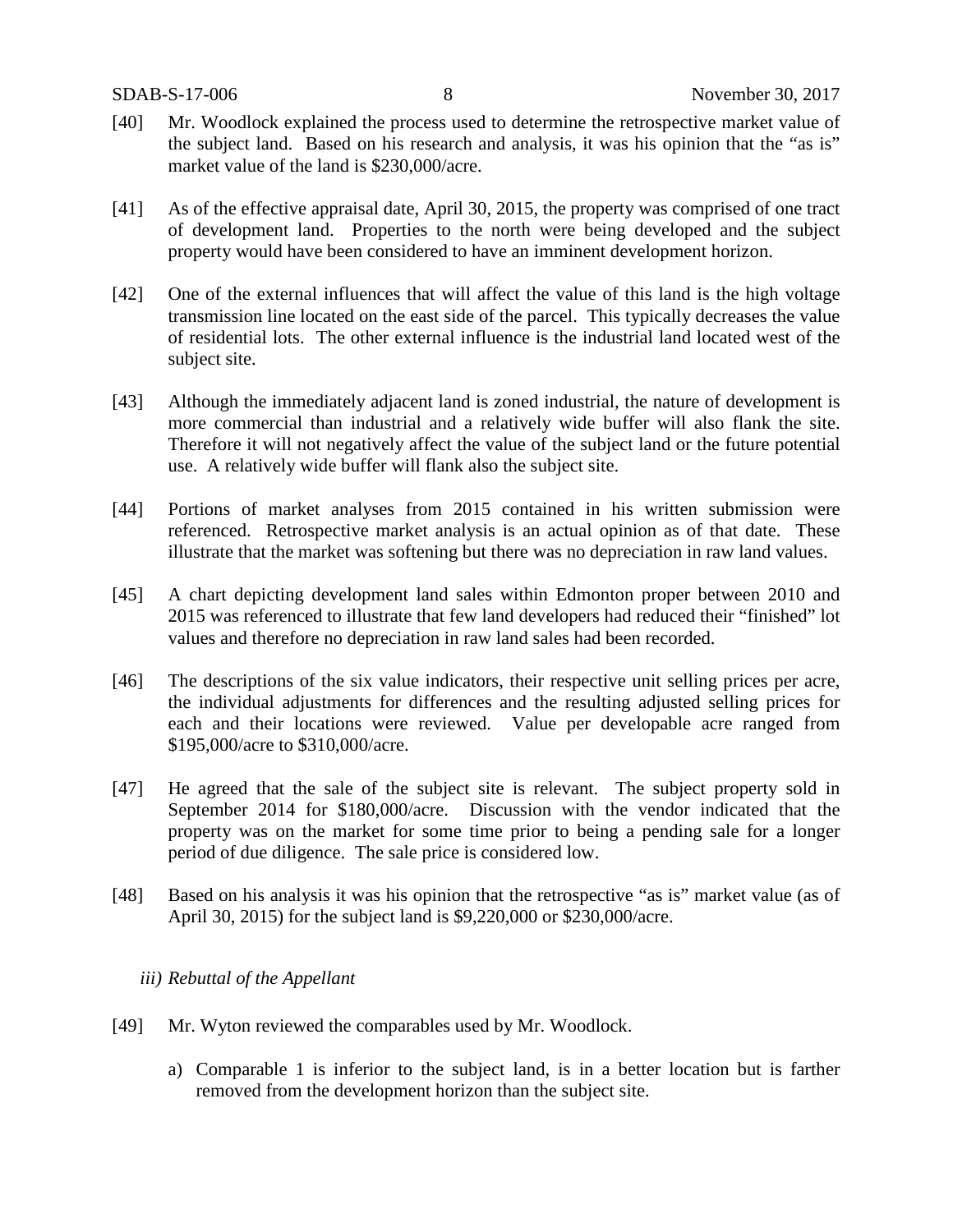- b) Comparable 2 sold at \$225,000/acre in 2014. The subject land will have superior land uses, including a school site that will generate a marketing boom. The development horizon is much shorter and the lots will be brought to market much quicker.
- c) Comparable 3 was rezoned in 2014 and sold in 2015 with residential zoning already in place. It was subdivided six months after the purchase. It is not comparable to the subject site in terms of the zoning and it was not an at arm's length sale. This site should not be considered.
- d) Comparable 4 is located some distance from the subject site and involved a transaction between two partners in a joint venture. It was not taken to market and there was no opportunity for others to bid on the land. This was not an at arm's length sale and should be dismissed.
- e) Comparable 5 is a superior site that fronts onto Rabbit Hill Road and includes a commercial site and a multi-family site. The price for this land was negotiated in 2012. The land is superior to the subject site and a three year old sale date is inadmissible.
- f) Comparable 6 contains the best speculative land sites in the City. There is a large commercial site, a high rise apartment site, three multi-family sites and it is not comparable to the subject land.
- [50] Mr. Woodlock chose to use these comparables over the purchase of the subject land.
- [51] An appraisal is a collection of information including all indicators of value that directs you to a good conclusion of value and the purchase price of the land is part of that collection of information. This tells you exactly what the buyer and the seller were thinking at the time of the sale and to ignore that information is wrong. This is the strongest indicator of value and has to be considered.
- [52] Mr. Wyton provided the following information in response to questions from the Board:
	- a) His opinion regarding the impact of the industrial land located west of the site was not included in the initial appraisal because he had no idea that the report would be under such scrutiny. Buyers of lots in this area will see the proximity of the industrial lands and may not purchase a lot until that land is developed so that they can determine the impact.
	- b) 91 Street flanks the site on the east. However, it can only be accessed from the south. Once the site is developed, the only access to the site will be through adjacent land to the north.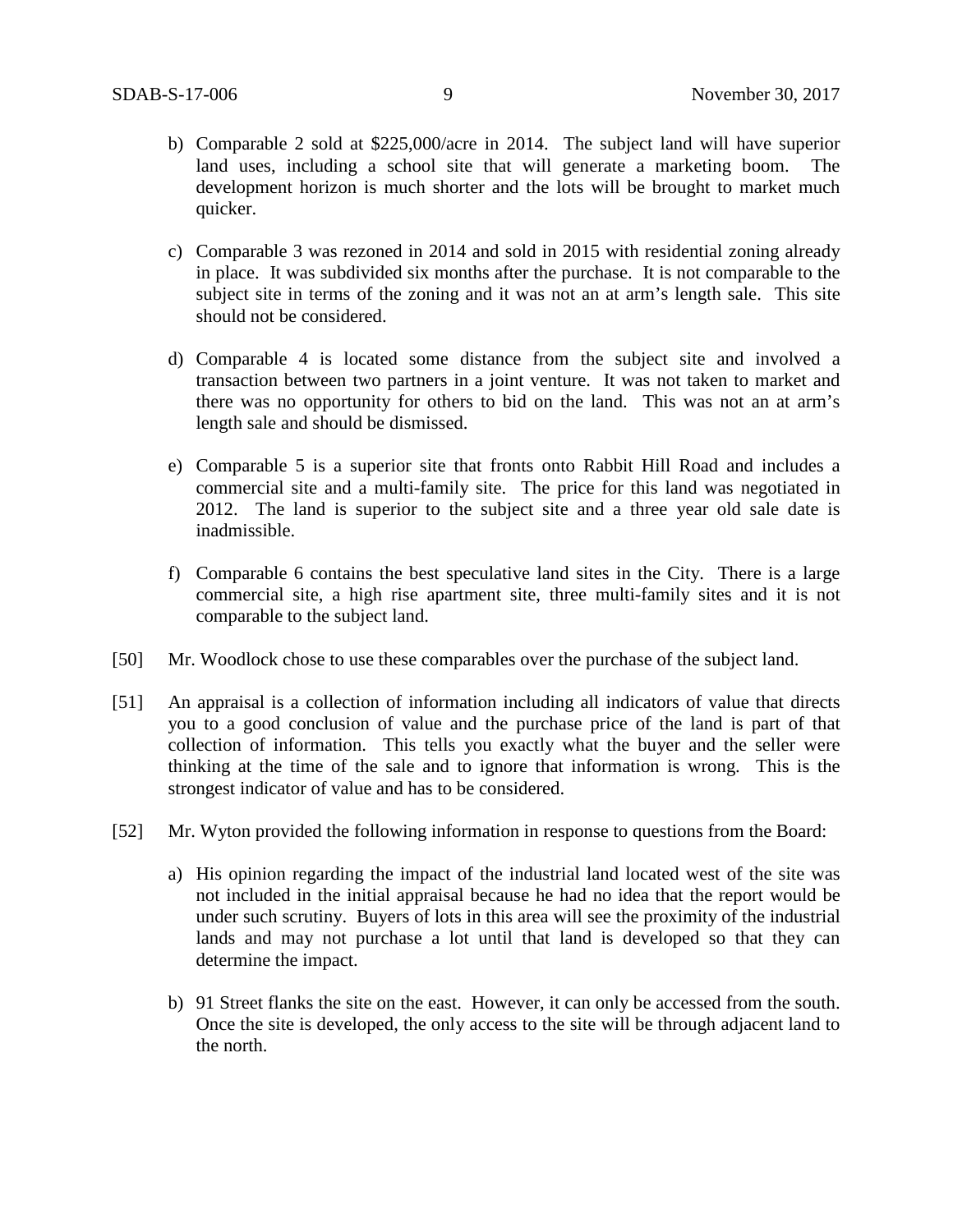- c) Mr. Semeniuk, an Engineer who has been involved with this project, confirmed that the only access to this land is through lands to the north which is an impediment. Storm water management is also a strong impediment. The developer had to pay \$103,000 to the Provincial Government because of the wet lands located in the northwest corner of the site.
- d) The proposed 20 metre buffer between the subject site and the industrial site to the west is not sufficient.
- e) Information regarding the immediately adjacent land to the north was not provided until recently. He did not know how the assessed value of \$215,000/acre was determined. It is a bit of an affront that the City would use an appraisal on that site to determine the value of this site.
- [53] In conclusion, Mr. Dibben clarified that the buffer land is included in the 10 percent municipal reserve calculation.

## **Decision**

[54] The appeal is **DENIED** and the decision of the Subdivision Authority is **CONFIRMED**. The subdivision is **GRANTED** as approved by the Subdivision Authority, subject to **CONDITIONS**.

## **Reasons for Decision**

- [55] The subdivision was approved subject to a number of conditions. The Applicant has appealed Condition I(1) "that the owner provide money in place of Municipal Reserve (MR), in the amount of \$840,294.00 representing 1.62 hectares pursuant to Section 666 and Section 667 of the *Municipal Government Act*".
- [56] Section 666(1) of the *Municipal Government Act* states:

Subject to section 663, a subdivision authority may require the owner of a parcel of land that is the subject of a proposed subdivision

- (a) to provide part of that parcel of land as municipal reserve, school reserve or municipal and school reserve,
- (b) to provide money in place of municipal reserve, school reserve or municipal and school reserve, or
- (c) to provide any combination of land or money referred to in clauses (a) and (b).

(2) The aggregate amount of land that may be required under subsection (1) may not exceed the percentage set out in the municipal development plan, which may not exceed 10% of the parcel of land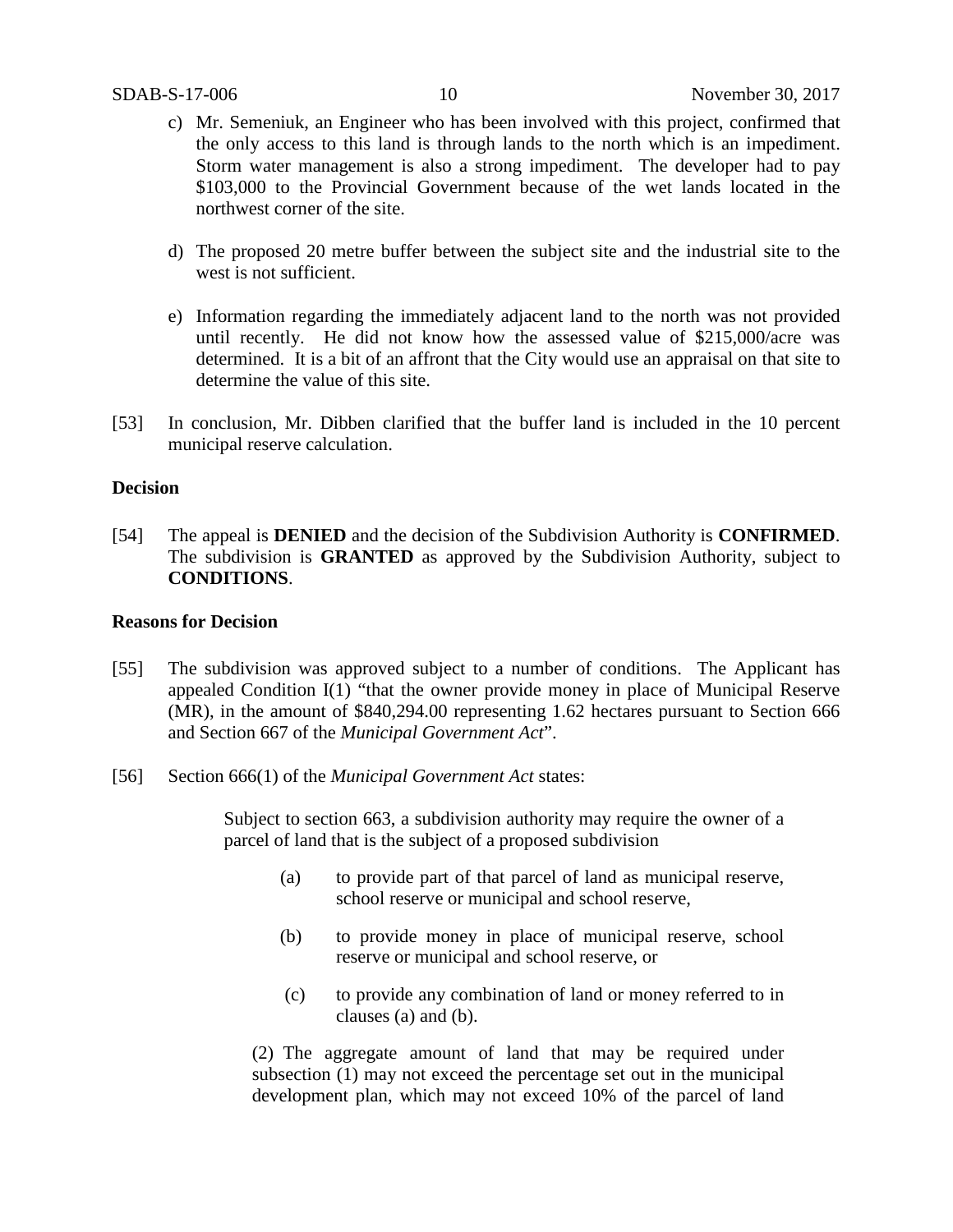less the land required to be provided as environmental reserve and the land made subject to an environmental reserve easement.

(3) The total amount of money that may be required to be provided under subsection (1) may not exceed 10% of the appraised market value, determined in accordance with section 667, of the parcel of land less the land required to be provided as environmental reserve and the land subject to an environmental reserve easement.

(4) When a combination of land and money is required to be provided, the sum of

- (a) the percentage of land required under subsection (2), and
- (b) the percentage of the appraised market value of the land required under subsection (3)

may not exceed 10% or a lesser percentage set out in the municipal development plan.

#### [57] Section 667(1) of the *Municipal Government Act* states that:

If money is required to be provided in place of municipal reserve, school reserve or municipal and school reserve, the applicant must provide

- (a) a market value appraisal of the existing parcel of land as of a specified date occurring within the 35-day period following the date on which the application for subdivision approval is made
	- (i) as if the use proposed for the land that is the subject of the proposed subdivision conforms with any use prescribed in a statutory plan or land use bylaw for that land, and
	- (ii) on the basis of what might be expected to be realized if the land were in an unsubdivided state and sold in the open market by a willing seller to a willing buyer on the date on which the appraisal is made,
	- or
- (b) if the applicant and the subdivision authority agree, a land value based on a method other than that described in clause (a).
- (2) If money is required to be provided in place of municipal reserve, school reserve or municipal and school reserve, the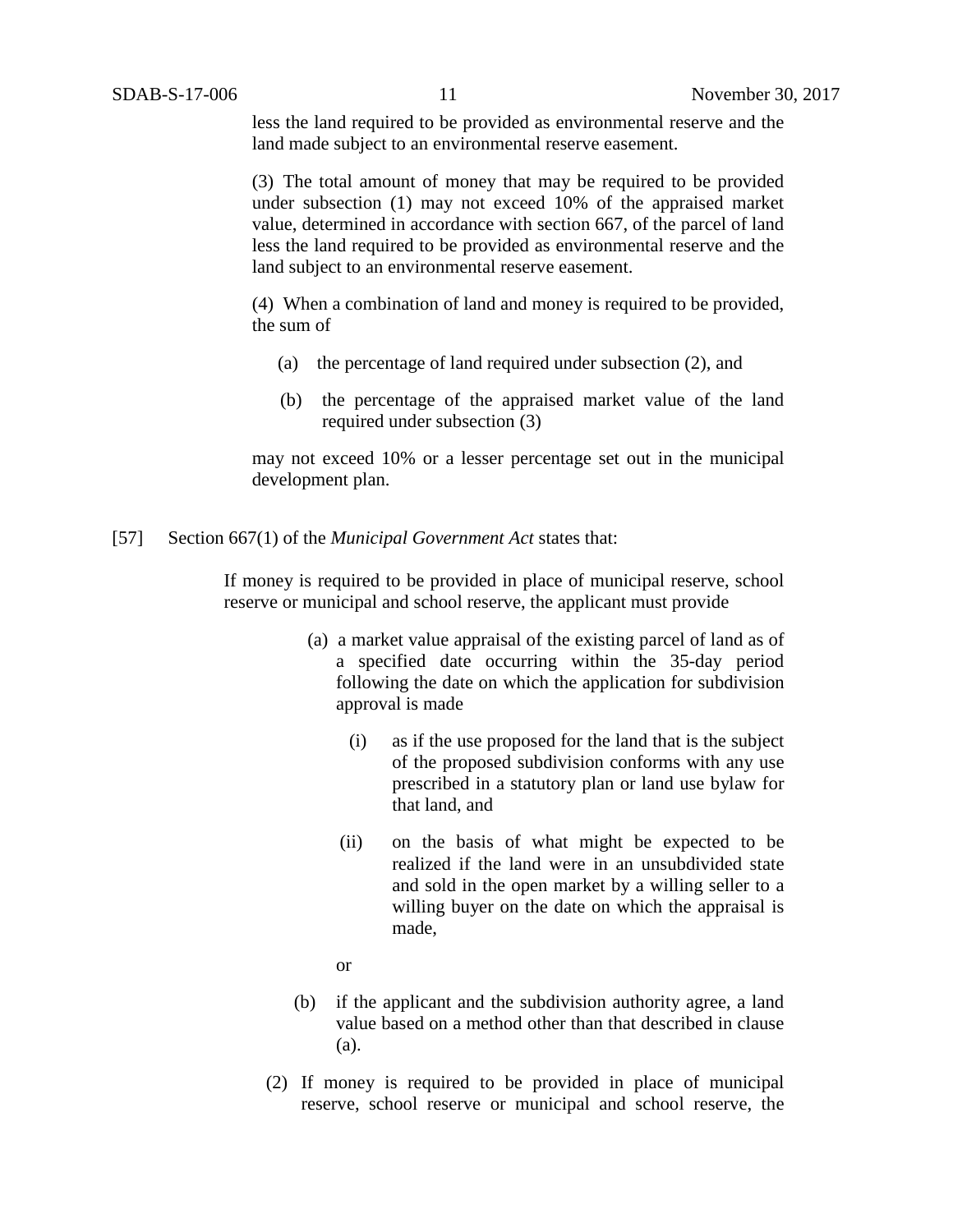subdivision authority must specify the amount of money required to be provided at the same time that subdivision approval is given.

- [58] The Applicant complied with the requirements of Section 667(1) in June, 2017. However, upon review, the City's lead in-house professional appraiser determined that the market value identified in the appraisal was substantially below market values for similar parcels of land. Subsequently, independent due diligence was done into the comparison sales used in the Applicant's appraisal and the Applicant was advised that the City would accept a valuation of \$210,000/acre because it was more consistent with an accurate market value for the subject lands. This resulted in the imposition of Condition I(1) on the subdivision approval that the owner provide money in place of Municipal Reserve (MR), in the amount of \$840,294.00 representing 1.62 hectares pursuant to Section 666 and Section 667 of the *Municipal Government Act.* This condition was appealed by the Applicant.
- [59] In order to determine the appropriateness of the City's assessment of market value, the City commissioned an independent appraisal of the subject lands. This appraisal suggests a market value of \$230,000/acre.
- [60] Section 667 of the *Municipal Government Act* is silent on the exact process if the appraisal does not reflect market value, both on the part of the municipality and on the part of the Board. If the municipality does not accept that the appraisal represents "market value" and the developer does not agree with another "method" of valuation, then the appeal process through the Board is the only method of reconciling the dispute.
- [61] Section 680(2) of the *Municipal Government Act* states that**:**

In determining an appeal, the board hearing the appeal

- (a) must act in accordance with any applicable ALSA regional plan;
- (a.1) must have regard to any statutory plan;
- (b) must conform with the uses of land referred to in a land use bylaw;
- (c) must be consistent with the land use policies;
- (d) must have regard to but is not bound by the subdivision and development regulations;
- (e) may confirm, revoke or vary the approval or decision or any condition imposed by the subdivision authority or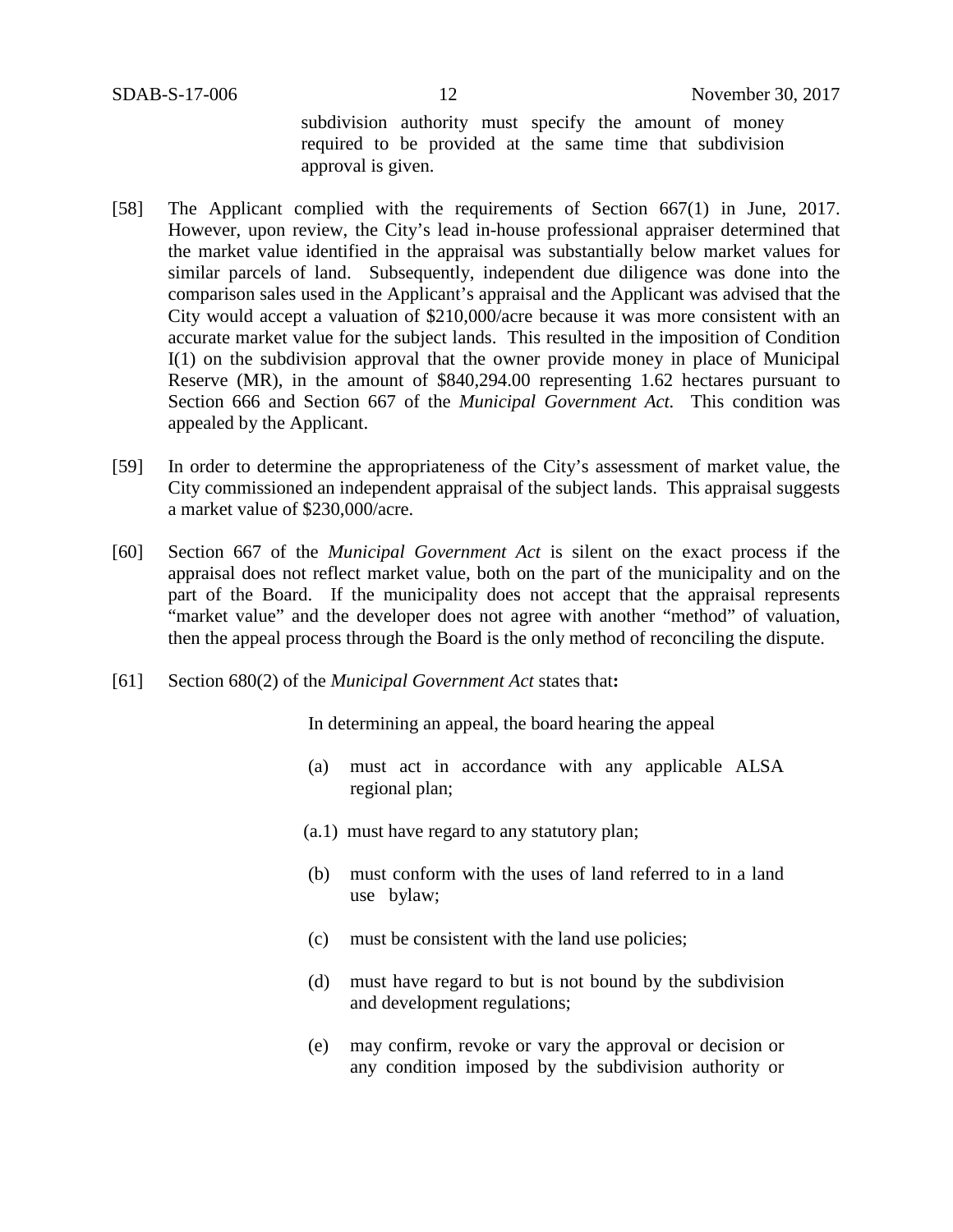make or substitute an approval, decision or condition of its own;

- (f) may, in addition to the other powers it has, exercise the same power as a subdivision authority is permitted to exercise pursuant to this Part or the regulations or bylaws under this Part.
- [62] The Board reviewed all three of the appraisals prepared for the subject land. The Board has the discretion to (a) accept the appraisal prepared by the Appellant and reduce the valuation of the subject land to \$180,000/acre; (b) accept the City's appraisal and retain the City's condition intact, premised on \$210,000/acre; or (c) vary the condition to reflect the appraised market value of \$230,000/acre.
- [63] The Board has considered all of the evidence provided and concludes that the in-house appraisal prepared by the City of Edmonton that values the land at \$210,000/acre is most acceptable for the following reasons:
	- a) The valuation of this site at \$210,000/acre is more in line with the value of the immediately adjacent land to the north that was appraised at \$215,000/acre.
	- b) In reviewing the other appraisals for the subject property, the Board heard a great deal of evidence about the valuation of comparable properties. The Board found in both instances that some comparable properties were less relevant than their authors believed and that assumptions from their authors led them to the divergent appraisals valuations.
	- c) The Applicant's appraisal placed an over emphasis on the sale of the subject site.
	- d) The subject site could be accessed from 91 Street on the appraisal valuation date in 2015.
	- e) Development of this land was imminent at the time of the appraisal in 2015, even though the developer/owner has delayed development until this year.
	- f) Although the land located west of the subject site is zoned industrial, development in this zone is considered light industrial, specifically office buildings and warehouse distribution centres, which will not negatively impact the value or use of this land. In addition, the subject site will be separated from the site zoned light industrial by a dry pond, park land and, at the narrowest stretch, by a 20-metre wide wooded or landscaped buffer.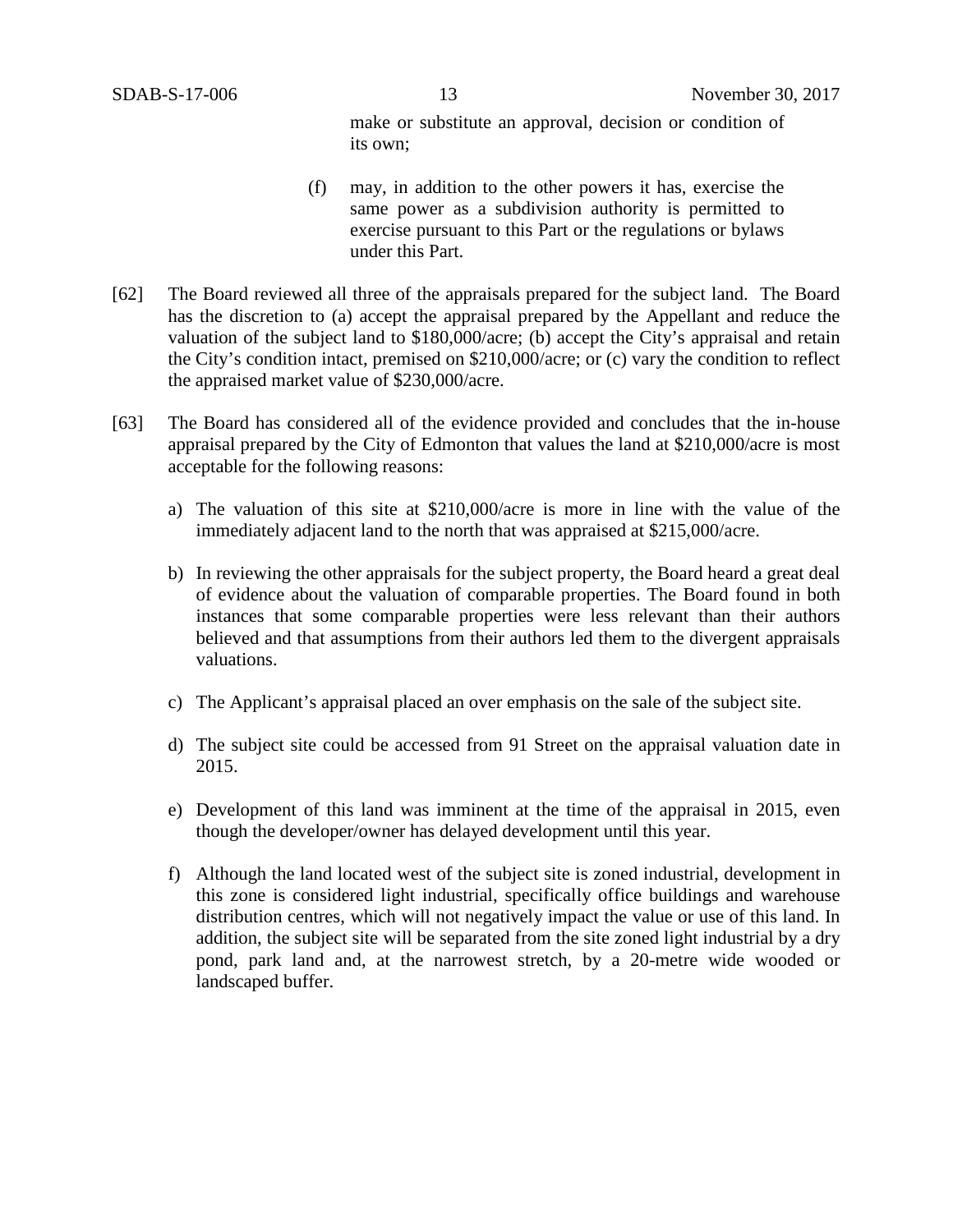[64] Based on all of the above, the Board accepts the appraisal prepared by the City in-house Appraiser and upholds the City's condition intact, premises on \$210,000/acre. The owner is therefore required to provide money in place of Municipal Reserve (MR), in the amount of \$840,294.00 representing 1.62 hectares pursuant to Section 666 and Section 667 of the *Municipal Government Act*.

Mr. B. Gibson, Presiding Officer Subdivision and Development Appeal Board

Board Members in Attendance: Mr. A. Nagy; Mr. L. Pratt; Ms. E. Solez; Ms. S. LaPerle